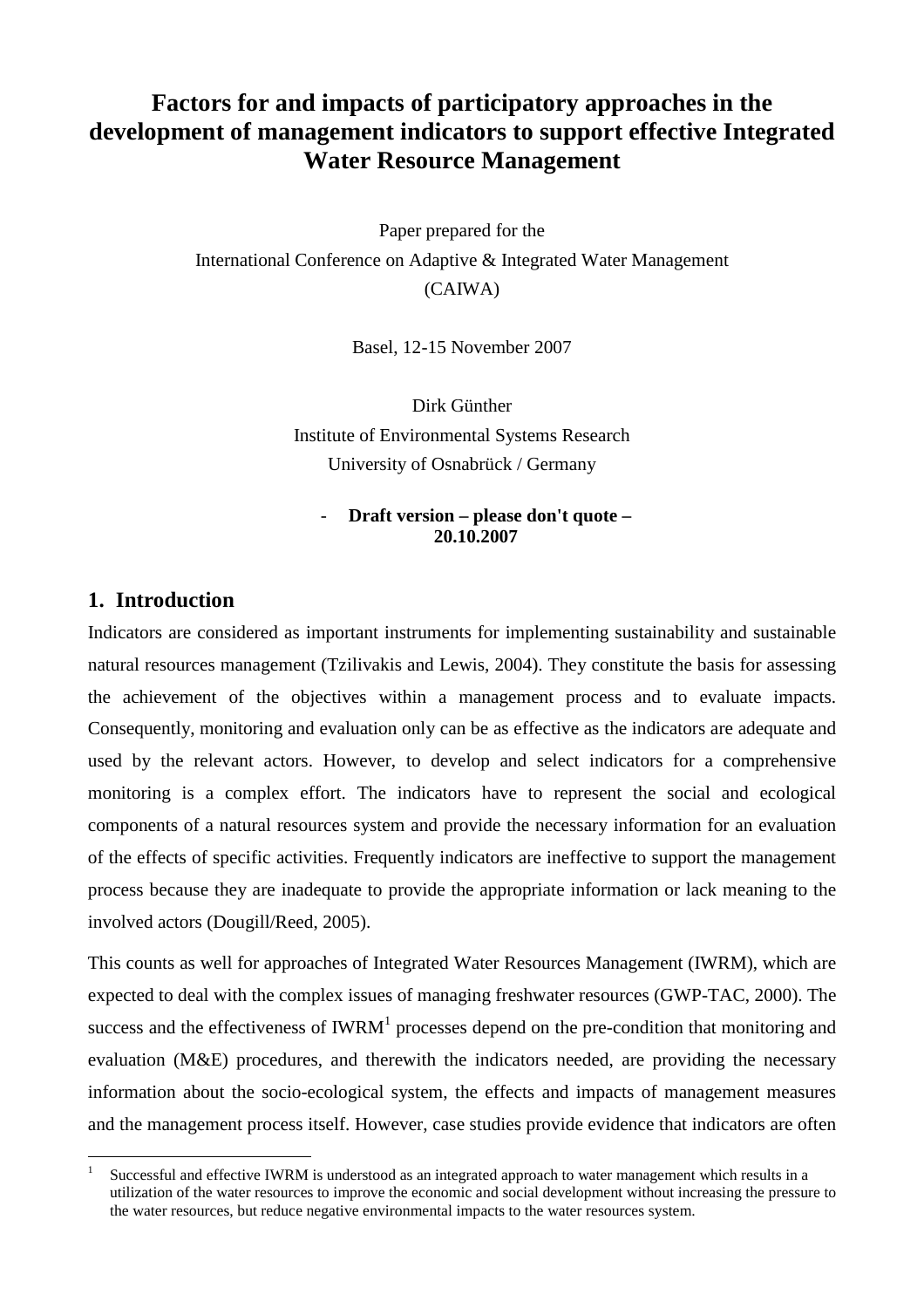not adequate to support water management, due to lack in their usage for management actions by relevant actors.

In resources management literature often a participatory approach of indicator development, with relevant stakeholders, is proposed to overcome the problem of ineffective indicators (e.g. Besleme and Mullin, 1997; Innes, 1990; Innes/Booher et al., 2003). Participatory approaches are expected to increase the adequacy and usage of indicators. Furthermore, current literature on indicators for sustainability and resources management at the local and regional level (e.g. Innes and Booher, 2000; Reed and Dougill, 2003) provide evidence, that stakeholder participation in the process of indicator development can support the procedural aspects of a management process and contribute to the success and effectiveness of management processes.

While theses procedural effects are investigated already in case studies on Local Agenda 21 processes (Besleme/Maser et al., 1999, Sustainable Seattle, 1993, The Colorado Trust and Redefining Progress, 1996) and some natural resource management processes (Reed and Dougill, 2003; Fraser/Dougill et al., korr 2006), research in the field of IWRM is lacking. Research is focusing here mainly on the quality and content of indicator-sets. Moreover, although the IWRM approach highlights the importance of stakeholder participation, the approach of a participatory indicator development seems not to be considered in water management processes yet. Hence the success factors of such an approach and its effects on IWRM are not clear.

This present paper aims to contribute in closing this gap by presenting first empirical results of a PhD study. The research investigated on the one hand contributors for successful participatory approaches of indicator development in IWRM processes. On the other hand possible procedural impacts of such an approach to water management were analysed.

The paper is structured as follow. The subsequent chapter is presenting some backgrounds on Integrated Water Resources Management, its essential success factors, and the role of information and indicators to contribute to success and effectiveness. Chapter 3 describes the methodology of the current research. Chapter 4 presents first results of the investigation. In chapter 5 the paper concludes with a discussion of the results so far and an outlook for further work.

#### **2. Background and research approach**

Since the late 1980s the approach of an Integrated Water Resource Management (IWRM) is gaining increased consideration in the management of water resources. The concept is meanwhile one of the most common and widely repeated recommendations in the water resources management literature (Blomquist/Calbick et al., 2005). Derived from the perception that traditional supply-driven and technology and infrastructure-based water management concepts are frequently not adequate to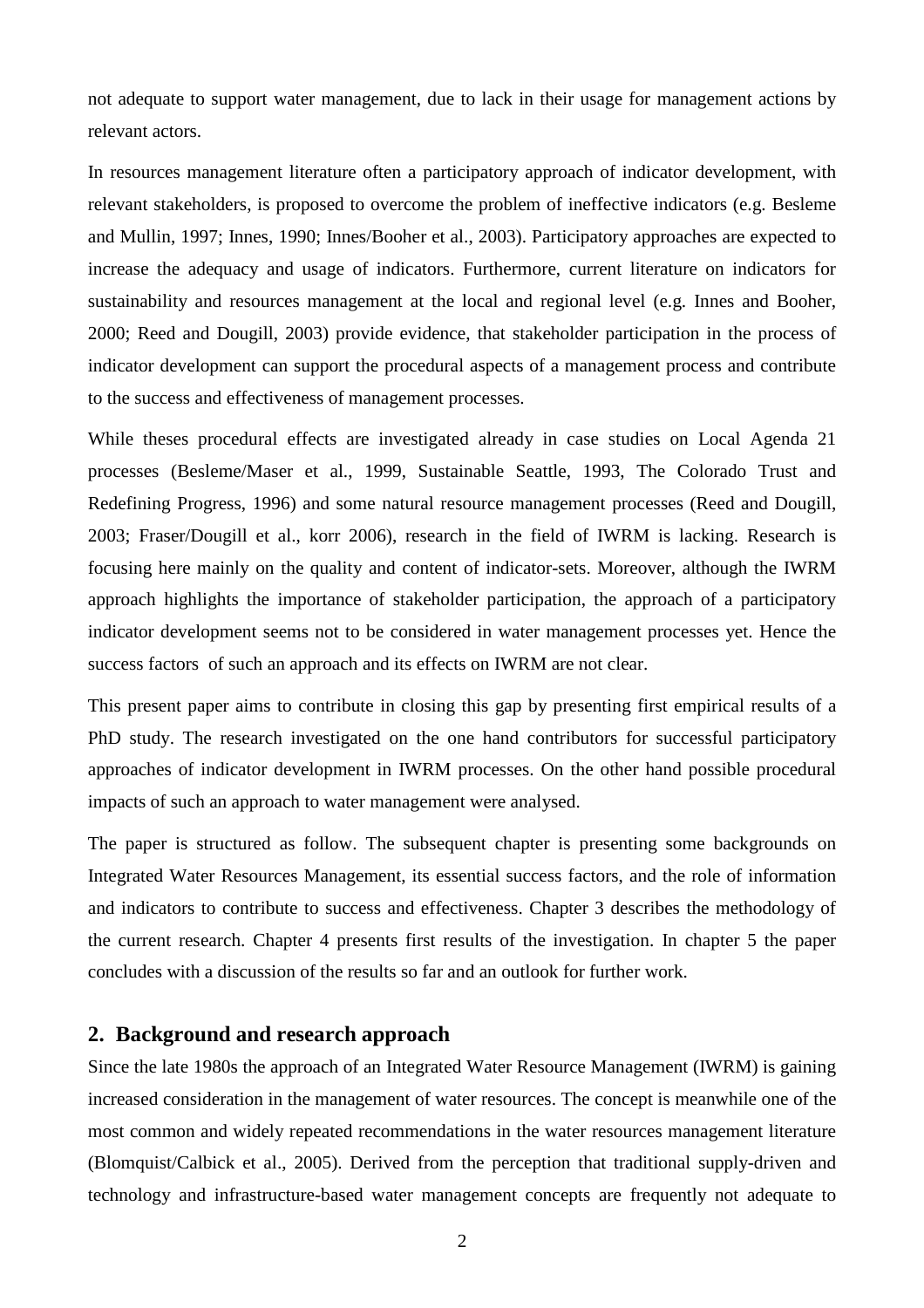solve water resources problems, the approach is expected to deal with the complex nature of water resources systems and the understanding of water as a common pool resource (GWP-TAC, 2000).

### *2.1 Integrated Water Resources Management*

IWRM should promote a "coordinated development and management of water, land and related resources in order to maximise the resultant economic and social welfare in equitable manner without compromising the sustainability of vital ecosystems" (GWP-TAC, 2000) from usage of water resources. Like sustainable development, in which the concept is embedded, IWRM is aiming to follow the three overriding principles of economic efficiency in water resources use, equity in the access to water resources in adequate quantity and quality and environmental sustainability (GWP-TAC, 2000:30). Hence, the concept counts as a holistic approach that considers economic, environmental, technical, social as well as cultural issues (Braga and Tucci, 2001) of the water resource. Consequently, the key elements of IWRM and the foundation of its success are integration and balancing of different goals and views<sup>2</sup> in an informed manner. However, IWRM still has to cope as major challenges with the complexity of the management object, with subjectivity of information and with uncertainties. Furthermore, due to differing conditions at different locations, IWRM is not a blue-print-like concept applicable in all circumstances in the same way. To be successful, first it has to be understood as a framework that considers local, regional or basin-scale conditions. Consequently IWRM implies an integrated assessment (Rotmans and van Asselt, 2002; Toth and Hizsnyik, 1998) of the water resources situation and the interactions of the system components within a spatial entity and beyond. To do so IWRM requires the integration of knowledge about the water resource system from different perspectives along the whole chain of causes and effects to provide useful information for decision-making.

Second, the implementation of an IWRM approach has to be understood rather as an interrelated process than as a series of one-of actions, such as construction of dams or irrigation water supply systems or implementing new legislation, and should take place on a step-by-step approach (Medema and Jeffrey, 2005).

 $\frac{1}{2}$  Important issues to integrate and balance are inter alia: up-stream and down-stream relations, economic, social and environmental considerations, surface and groundwater management, quality and quantity aspects in resources management and different sectors of policy development and governance scales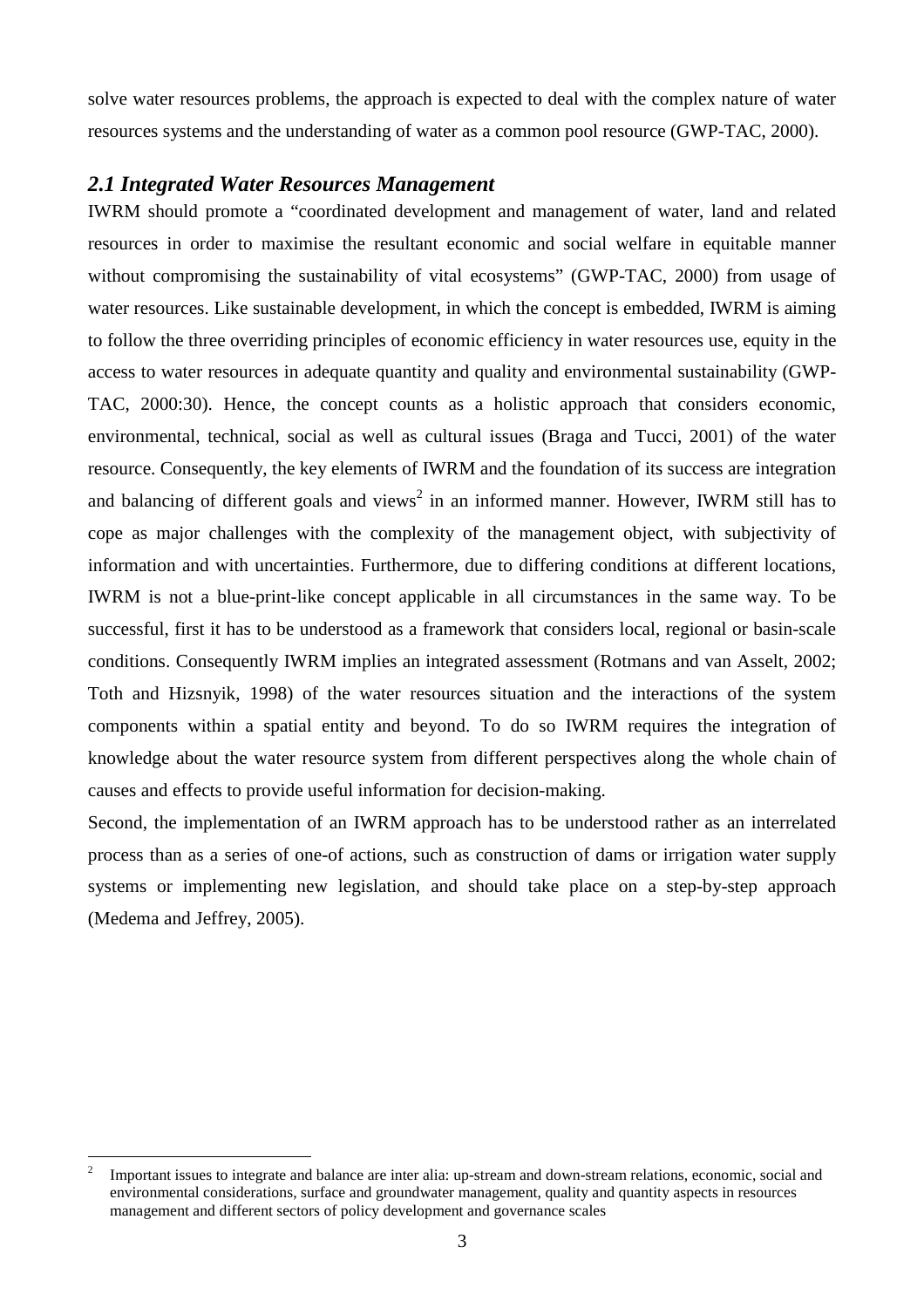

*Figure 1: The IWRM cycle (GWP-TAC, 2004)* 

The processes have to develop and strengthen three complementary elements of an effective water resources management concurrently (GWP-TAC, 2000:30):

- − **the management instruments**, including operational instruments for effective regulation, monitoring and enforcement that enable the decision-makers to make informed choices between alternative actions. These instruments need to be based on agreed policies, available resources and the consideration of environmental impacts and socio-economic consequences. A central feature of IWRM success, thus, is to know the available tools and instruments for water management and selecting, adjusting and applying this mix of tools appropriate to the given circumstances.
- an enabling environment: the general framework of national policies, legislation, regulations and information for water resources management stakeholders
- − **the institutional roles and functions** of various administrative levels, e.g. local, national, international level. In the understanding of IWRM improved performance of water resources management will depend on institutional reforms rather than on additional technologies or more infrastructure (Koudstaal/Rijsberman et al., 1992). Thus, a main challenge is to establish correct policies, viable political institutions, as well as self-governing and self-supporting of local systems (Grigg, 1999)

Figure 2 displays the general framework of the IWRM concept with the three overriding principles and the three complementary pillars.

4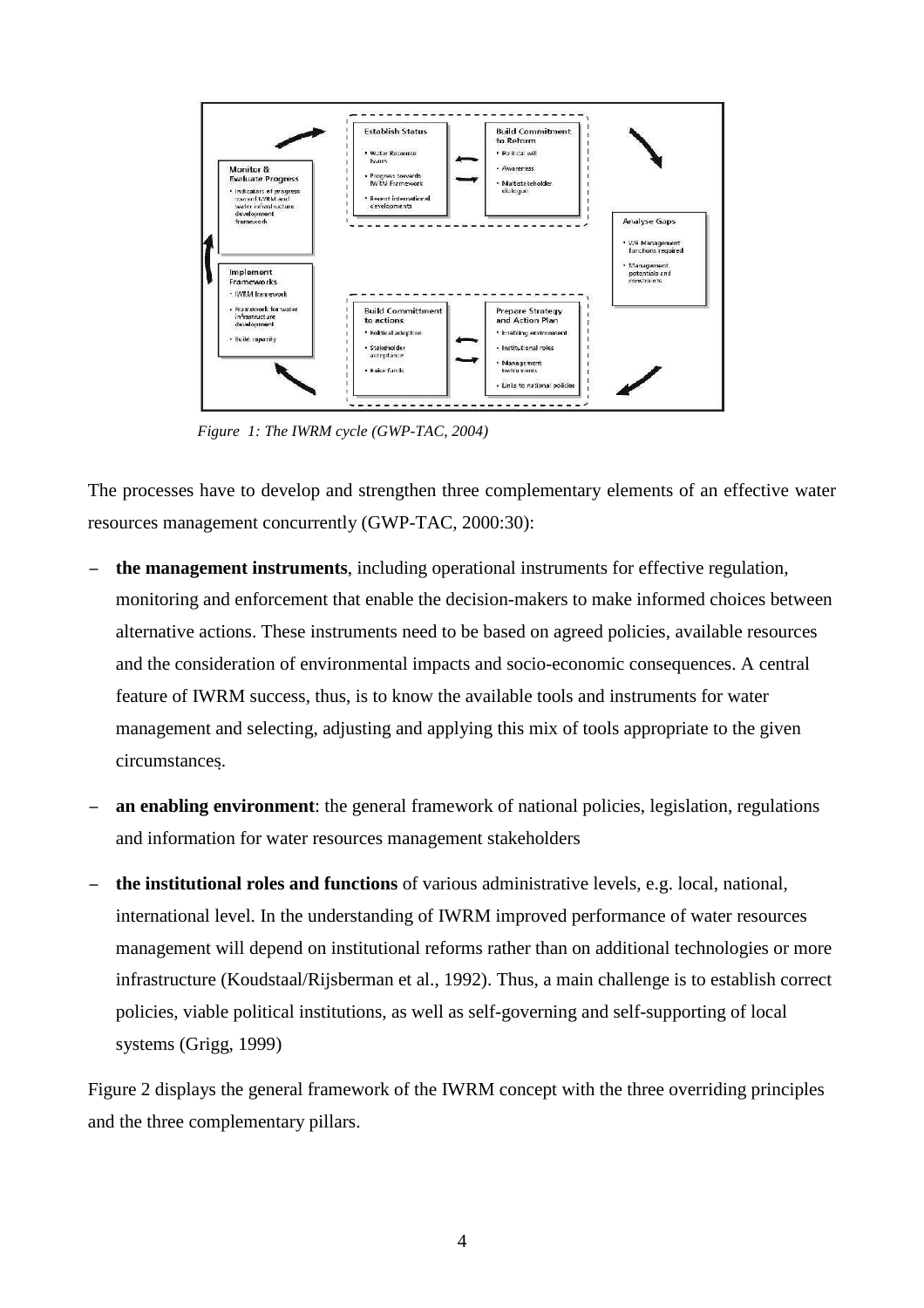

*Figure 2: The general framework of the IWRM concept (GWP-TAC, 2000)*

However, to make informed choices between alternative actions, to establish appropriate policies within viable political institutions, and for an enabling environment valuable and meaningful information about the resources system and the management process are of essential importance.

As a third factor of success and effectiveness of IWRM processes the adaptive skills of the management process<sup>3</sup> are mentioned (Pahl-Wostl and Sendzimir, 2005; Pahl-Wostl, 2007). Considering that water resources are dynamic and complex systems under constantly changing conditions and following the element of a set of appropriate management instruments, actions once chosen might become inappropriate over time. Thus Pahl-Wostl and Sendzimir (2005) suggest as the central management style to realize effective IWRM processes the adaptive management concept (Holling, 1978/ Walters, 1986), which refers to a "learning by doing" process (Walters and Holling, 1990) in which the outcomes of management actions are used to iteratively refine and improve the management instruments. Again, information of the effects of management actions provided by indicators are needed to enable the mentioned "learning by doing" process.

Hence, concluding on the three complementary elements of IWRM, monitoring and evaluation procedures (M&E) of the outcomes and the impacts of the management can be seen as a fourth fundamental issue in an IWRM framework (McDaniels and Gregory, 2004). The objective of the

 $\overline{a}$ 

<sup>3</sup> The adaptive skills of the management process is the ability of the institutionalised communication and decisionmaking processes cope with constantly changing complex socio-economic and ecological framework conditions, and to develop adequate and effective, i.e. problem-solving oriented, managing strategies (Holling, C. S., Ed. (1978). Adaptive Environmental Assessment and Management. Chisester, Wiley.).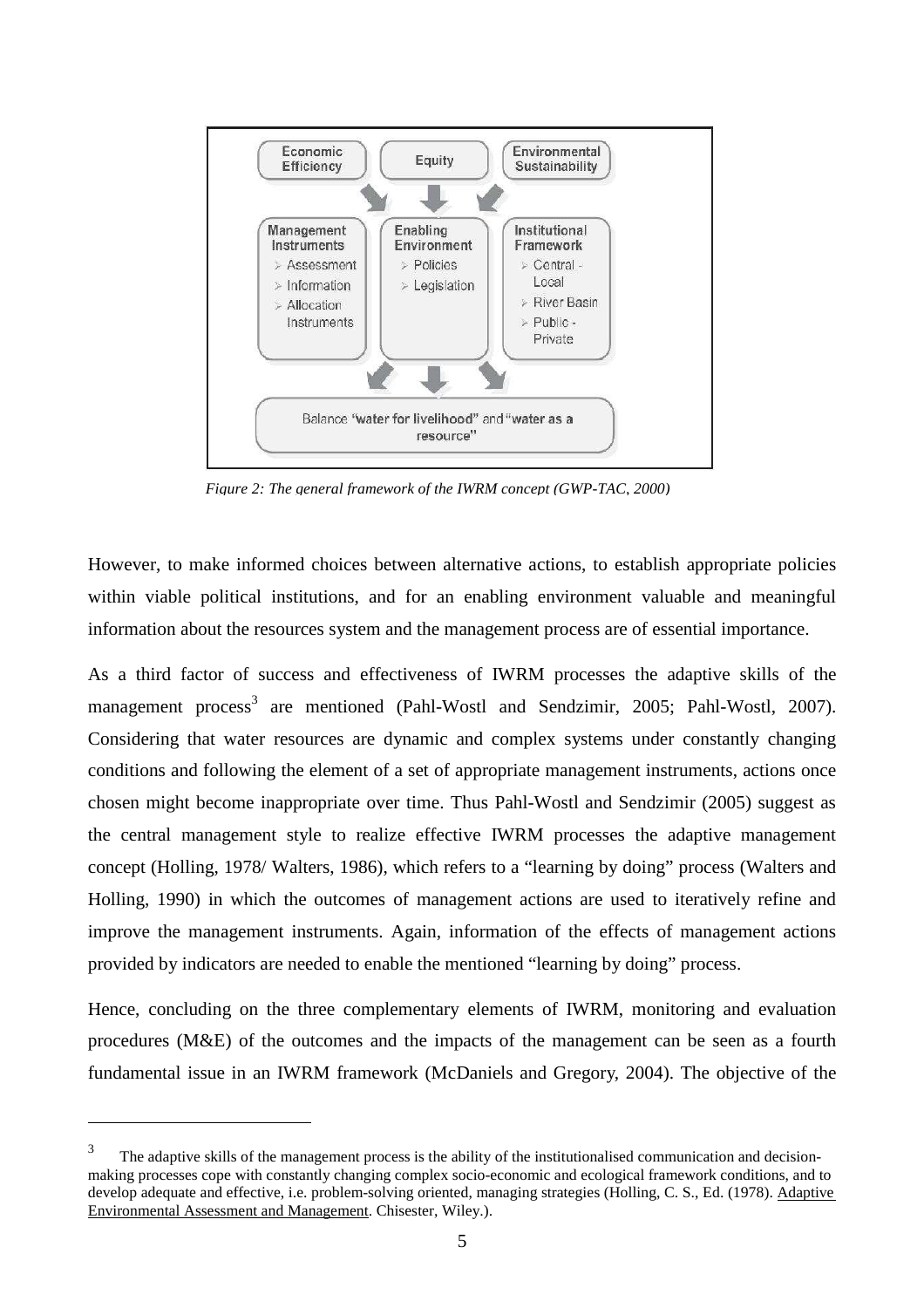M&E is not to solve water related problems but to identify them.

The process character of the IWRM framework with its context specific attributes and the suggestion of an adaptive management as the central management style imply, moreover, the need for a strategic and informed management not only of the water resources system (first order management), but for the planning, decision-making and implementation process (Figure 1) as well. Within this "project cycle management" (Baum, 1970), as a second order management, a "process monitoring" should be incorporated as well. This second order monitoring complements traditional monitoring and evaluation approaches (first order monitoring) which usually focus on measuring impacts and physical progress. Process monitoring, in contrast, deals with the processes which determine how progress has been archived and is used as a management tool to take corrective measures for management. However, the approach is not an alternative to the monitoring of physical progress, but rather a complement to it enhancing the quality of conventional M&E approaches. It provides the necessary information on what is working and what is not and why. M&E procedures have to test whether the hypotheses that originally formed the basis of the management action, the management objectives and the implementation activities are adequate to an effective implementation of the chosen IWRM strategy. However, to do so the M&E procedures have to be adaptive as well, in order to be able to evolve according to changes in the information needs of the decision-makers, to deal with environmental, political and societal changes, and to incorporate new technologies and scientific research. The monitoring of the water resources system and the management process, however, should not be a one-off measure in the process of management. Rather it has to be an accompanying and on-going effort to the management process. Evaluating of the physical outcome and impacts, i.e. the potential improvement of the water resources situation, then is established at several points in the course of the process. Thus, it is required to implement an accompanying strategy of monitoring and evaluation procedures within the IWRM process. These procedures have to be decision supportive and based on a conceptual system model of relationships between society and environment. They should consider scale issues, collect different types of information, and integrate water supply and demand measures. Only with such kind of integrated data collection a flexible and realistic approach to assessment and management of water resources system can be taken (GWP-TAC, 2000:52). To avoid any unnecessary delay in the process of implementing improvements to the water resources, at the initial stage monitoring and evaluation should be based as much as possible on existing data and knowledge (GWP-TAC, 2000:52). The initial M&E approach then can and has to be enhanced according to the specific requirements of the IWRM strategy over time.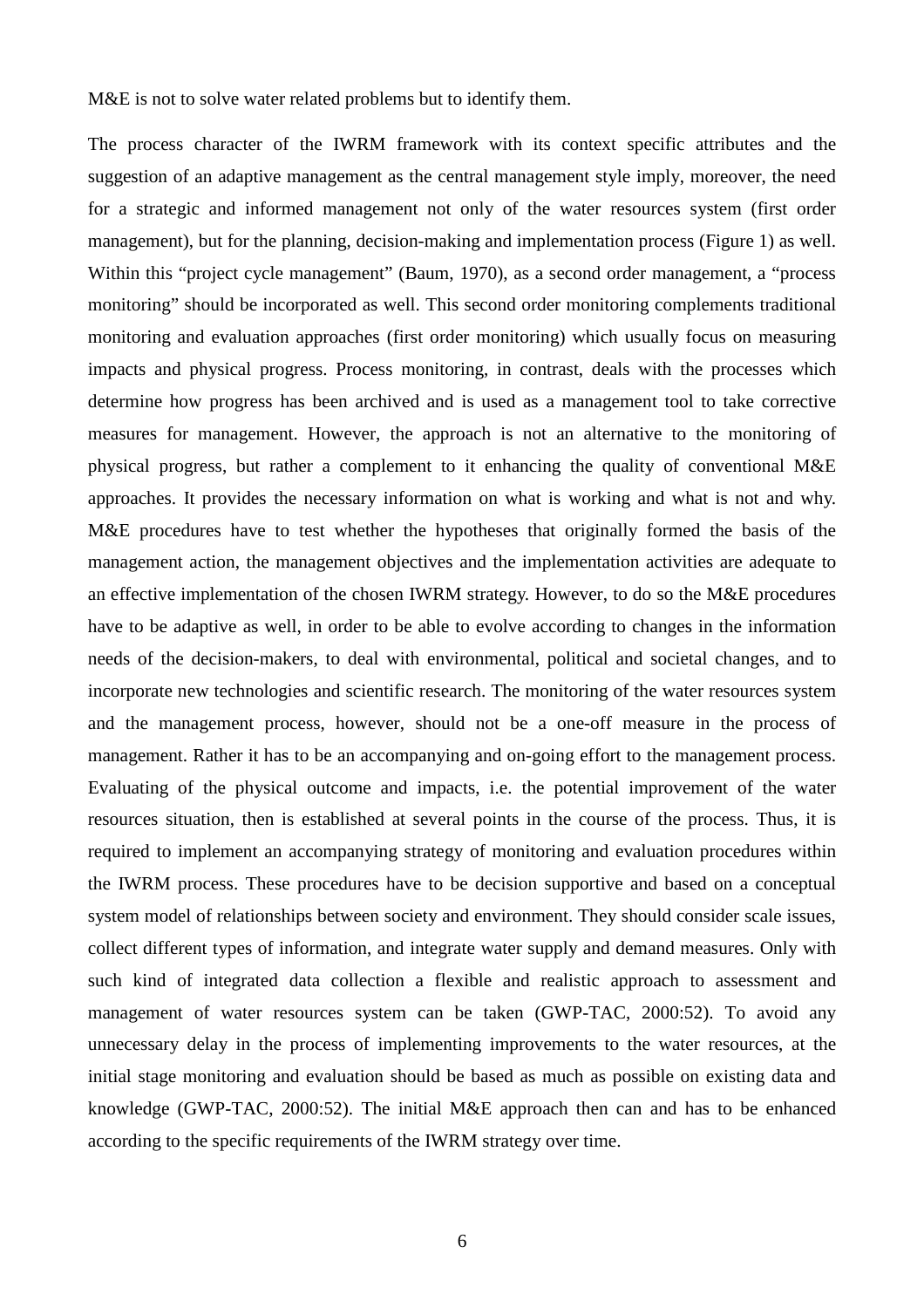### *2.2 The role of indicators and their development to support IWRM processes*

The effectiveness and hence the appropriateness of M&E procedures is determined by several issues. The most important factor for the effectiveness is the indicators<sup>4</sup> used for the procedures. Monitoring and evaluation only can be as effective as the indicators which are used for the assessment provide adequate information. Indicators are the central supplier of the information demand by decision maker and water manager. Only if indicators provide an adequate picture of both the water resources system and the management process according to the information needs of decision-makers and water managers they can take appropriate management actions.

Carefully developed indicators also can help to effectively clarify the objectives during the strategy development process, enable M&E processes to identify relevant problematic features of the management and to fine-tune implementation. But to fulfil this, indicators in M&E procedures have to accurately reflect the performance of the management against its objectives. Hence, indicators have to capture the key project objectives and balance the need for specificity with the advantages of allowing management flexibility to use initiative and respond to threats and opportunities as they emerge.

However, to obtain effective indicators the rules and the process, i.e. the institutional framework, of the indicator development is of outstanding importance. Indicators always reflect the current knowledge and value judgements of an actor or an actors group developing them (Köckler, 2005:7). Hence, there is not a value free indicator (Bossel, 2001). But the entire selection process is depending on normative implications and subjective perceptions based on personal norms and values, but also interests. Together these individual norms, values, and interests form a frame of references for the actor which organizes perceptions and interpretations of the complex reality (Schaap and van Twist, 1999). Frames have a selective effect and can lead to a cognitive closedness for facts and information (ibid.) and, hence, the act of deciding what to count and how to count involves a value judgement (Cobb and Rixford, 1998:17). Admittedly, the development of indicators is frequently irreproducible for people different from the developers, as values as well as knowledge can differ personally, temporally and spatially.

Consequently, the process of selecting and developing of indicators is an important part of establishing a successful IWRM process. Innes (1990) argues that if indicators are defined as instruments for managing natural resources (like in IWRM), this should not only include the application, but also the development of indicators. This has to be based on a clear conceptual approach to clarifying exactly what should be measured and how. If not, one may end up with an

 $\overline{a}$ 

<sup>4</sup> Indicators are representatives of an interesting system dimension which is not or only hardly observable and measurable. They are needed in any monitoring and evaluation process to measure the state of a system, whether the development of the system is going into the intended direction, and the longer-term impacts of the selected strategy.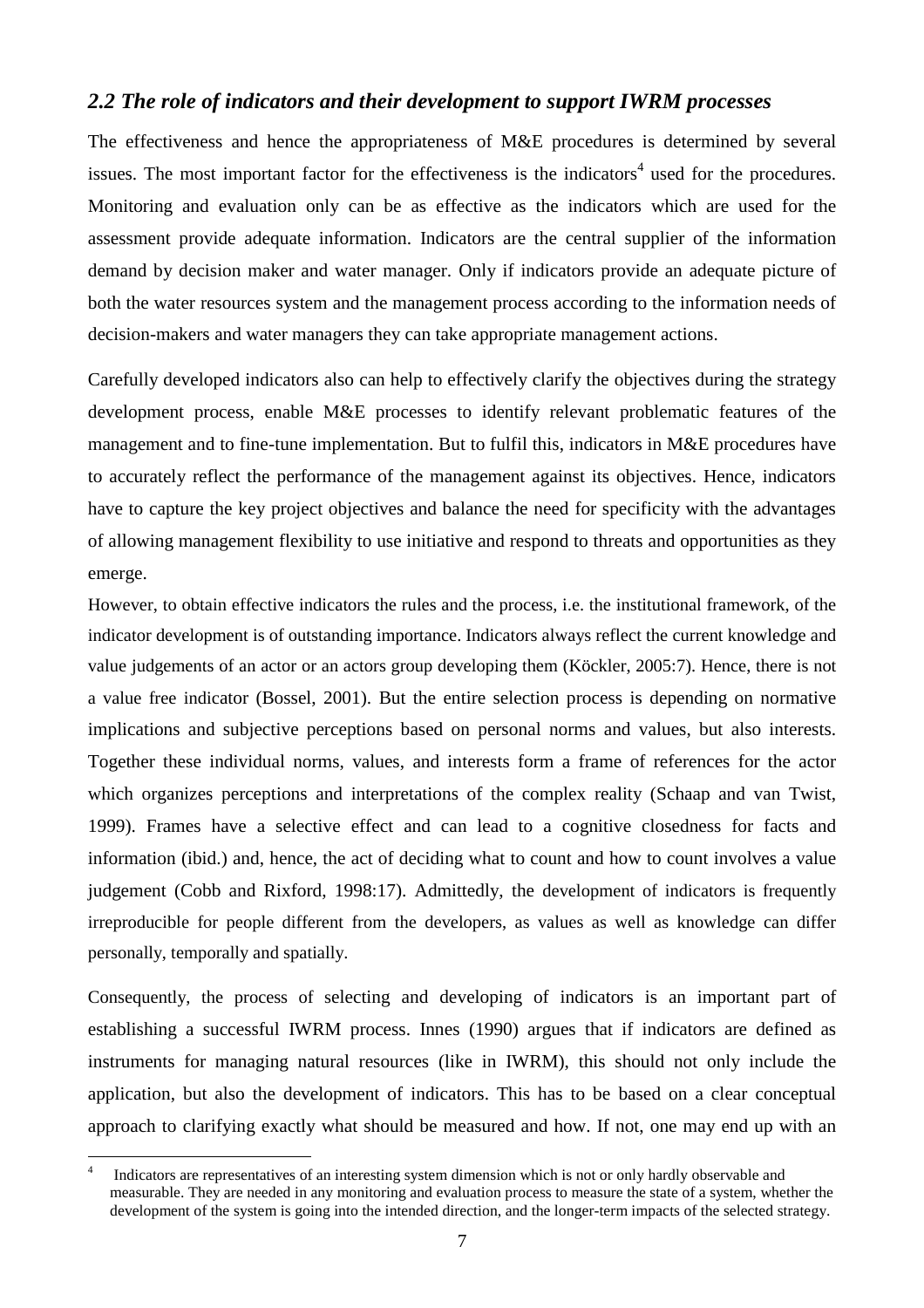indicator that measures something other that intended (Cobb and Rixford, 1998).

Conceptual approaches to indicator development can be distinguished according to Bell and Morse (2001) into two different paradigms, (1) reductionist approaches and (2) participatory (conversational) approaches. To ensure the adequacy and relevance of the provided picture of an assessment the selection of indicators should be driven by their relevance for the issue to assess. If an issue is identified the indicator which represents the best this issue should be selected. According to the reductionist approaches this is best done due to expert-led development of universally applicable indicators (Reed/Fraser et al., 2005). Current monitoring and evaluation in IWRM is most often done in this way. Scientists, the water authority or another external agency from the process develop and select the indicators to be used in the management process (Günther, 2006). By deriving indicators by experts or the authorities the indicator-set is expected to provide rather objective and knowledge-based measures of reality. However, considering the fact of frames and value judgements in the indicator development, resp. indicator selection, the indicator-set is necessarily biased by the frame-bounded perceptions of the specific actor(s). In addition often the complex variety of stakeholder perspectives to a collective good is not emphasised by the reductionist appraches (Reed/Fraser et al., 2005).

The alternative paradigm of a participatory approach starts from the observation, that "top-down" approaches, i.e. the reductionist approaches, in past environmental management projects failed (Fraser/Dougill et al., korr 2006:114). Often indicators as policy tools in these projects are highly technical in nature and often appear relevant only in the highly specific circumstance in which they were developed, as every conceptual framework represents a genuine approach to information collection and presentation affected by cognitions of the developer (Besleme / Mullin, 1997:43). Consequently, the key messages underpinning the indicators can easily become lost for actors not involved in the indicator development. In order to drive progress towards sustainability it is important to define indicators at a level that is meaningful to the target audience and that encapsulates the spatial and temporal diversity of the system to be managed (Tzilivakis and Lewis, 2004). Innes and Booher (1999), thus, proposed to develop indicators on three different levels of decision-making, each of which provide information relevant to action of different types. At the first level be a small number of system performance indicators, would reflect the central values of the system of concern and serving as a kind of bellwether for its health. Policy and program indicators on the second level reflect the activities and outcomes of various elements of the system. They, hence, are serving as indicators to evaluate the management actions in the narrow sense, helping policy-makers and practionairs to assess whether they should adjust their decision and action and help with troubleshooting when results are not moving in the intended direction.

8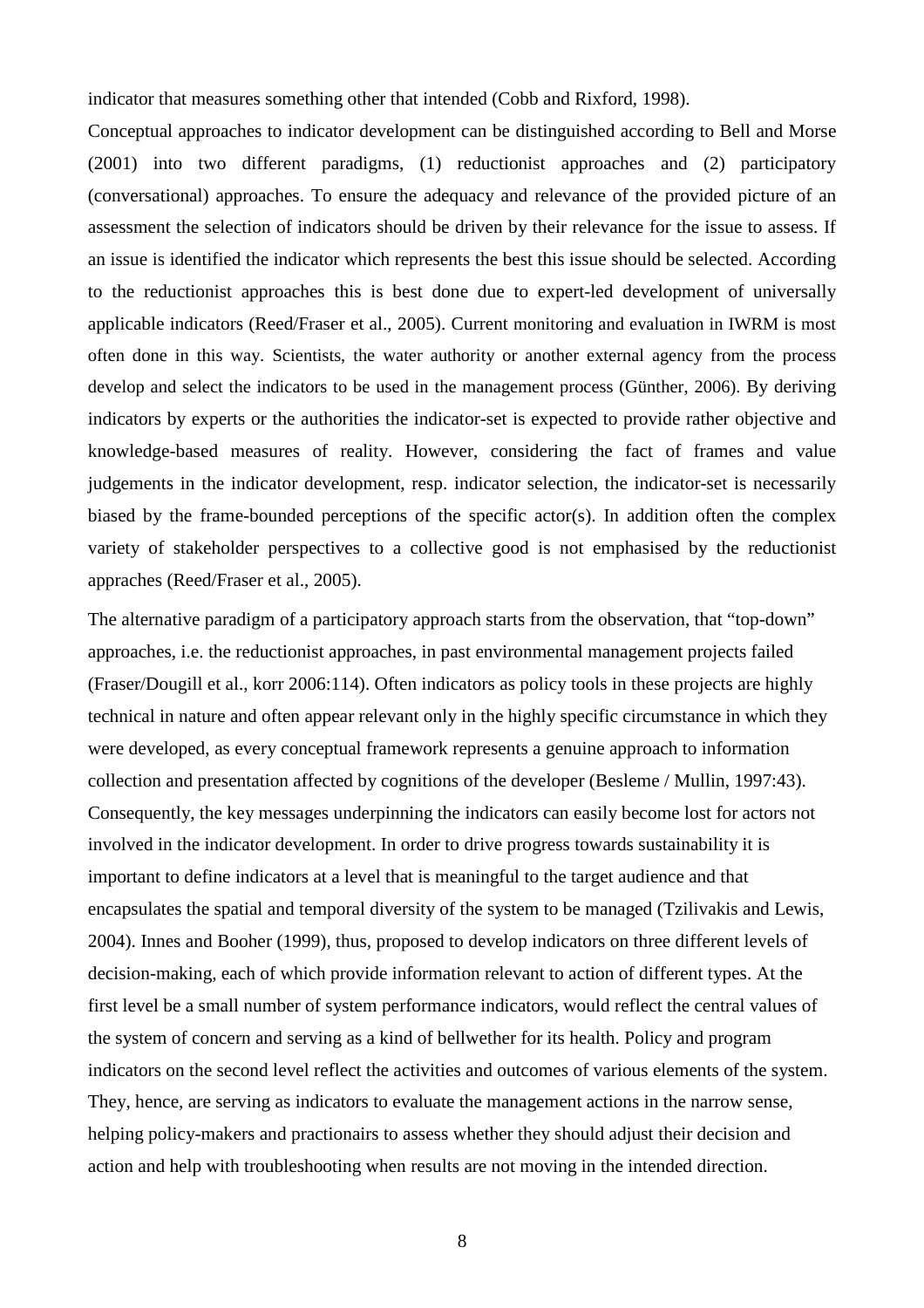At the last level rapid feedback indicators should help the individual actors, agencies and businesses to make the best choices for their own daily actions. They will give a direct feedback if specific daily actions are contradicting the intend goal of the mitigation options (Innes and Booher, 2000).

This refers to a second influencing factor for the effectiveness of M&E procedure, namely the use of the procedures. Hence, not only the water authorities and managers are asked to use M&E procedures in water management. At least first order M&E (monitoring and evaluation of the impacts and effects of water management) and the usage of the corresponding indicators is asked from each individual water-user, e.g. in irrigation practices, in land use, or in industrial use. Yet, stakeholder and decision-maker only will use the if they have trust in the assessment process, accept the indicators, have trust in them and perceive them as valuable to them. But, indicators are valuable to decision-maker if they satisfy the information needs of their decision-makers. However, the needs are different for different stakeholder and furthermore might change over time according to changes in the socio-economic and bio-physical conditions of the water resources system.

In particular, in the literature on indicators for local or regional sustainable development (e.g. Besleme /Mullin, 1997; Innes / Booher, 2000; Sustainable Seattle, 1993; Köckler, 2005) as well as in several case studies on natural resources and collective goods management (e.g. Innes and Booher, 1999; Riley, 2001; Reed / Dougill, 2002; Connick / Innes, 2003; Bell and Morse, 2003; Bell and Morse, 2004) frequently evidence is raised that a participatory approach to the development of indicators together with the affected and interested stakeholder is a valuable way to increase the acceptance and usage of the indicators by relevant decision-maker, but also the quality of the indicator-sets.

However, if it is not entirely clear what the indicator-set should measure or if the set is developed without considering priorities and values of community-members, the indicators would be of limited benefit for the actor needing them. Moreover, a supportive indicator-set requests for a balancing of conflicting values and interests to represent collective values and cognitions (Besleme / Mullin, 1997:50). Nevertheless, communities are unlikely to invest resources for indicators unless monitoring and evaluation provide immediate and clear benefits that they can see and feel (Freebairn and King, 2003).

In conclusion, this perspective of monitoring and evaluation and the indicators implies an integration of knowledge from different scientific disciplines. Further, and perhaps more important, an integration of codified and tacit knowledge of stakeholders, their norms and values and their perspectives to and perceptions of the water resources is needed to get a systemic and integrated picture. Though theses integration it would be possible to establish the required trust among the actors as a precondition to an adaptive IWRM. In fact, in particular qualitative assessment often is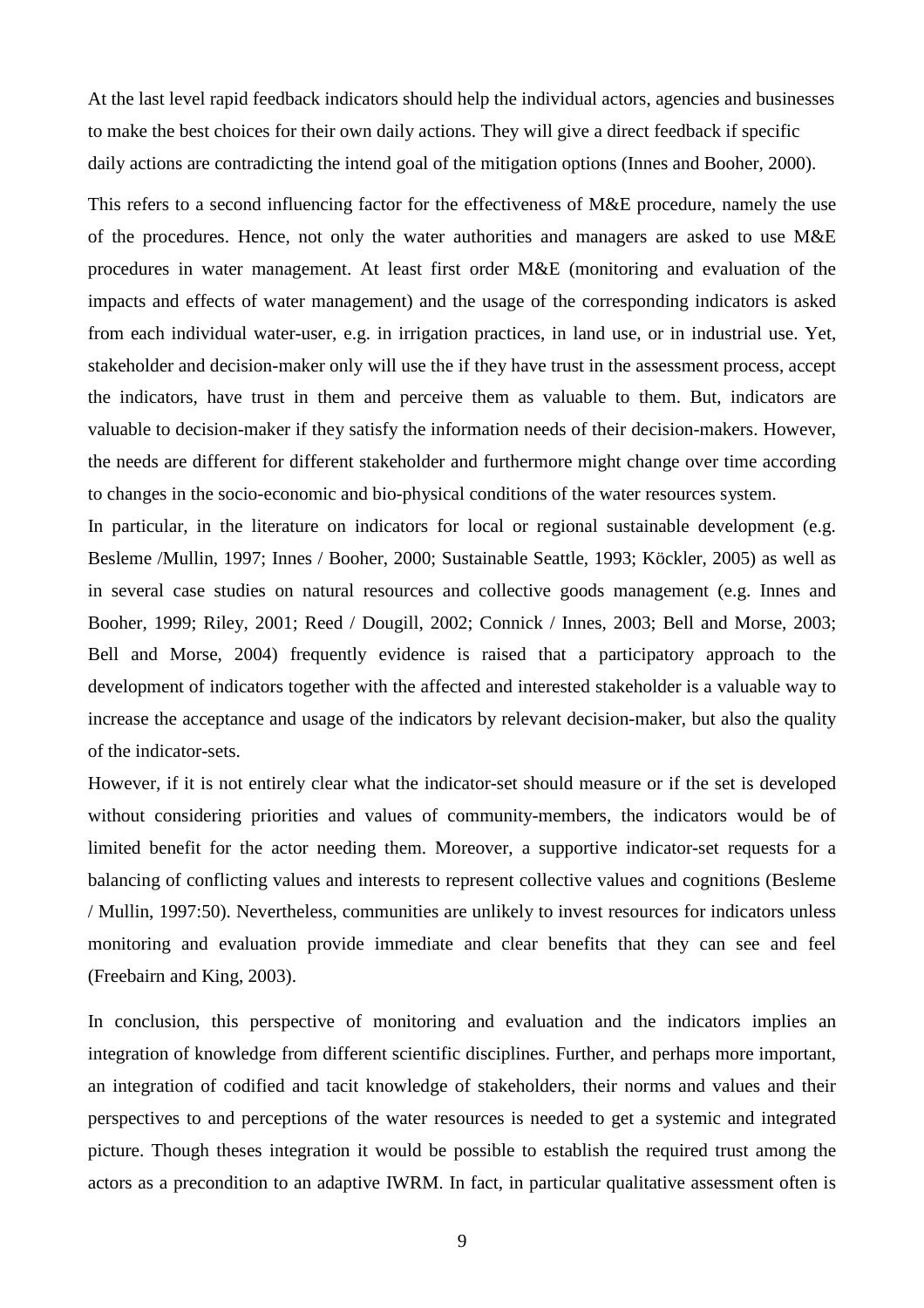not possible without stakeholder input, but from another perspective the assessment can be a powerful tool for mobilizing support for the implementation process by the stakeholders (GWP-TAC, 2004:32). The aim of the participatory approaches, hence, is not only to development effective indicators. But also the establishment of an effective management process for natural resources. The process of indicator development enables participants to recognize shared goals and visions, as well as the limitations of existing measures of well-being and "it is this process that provides meaning and credibility to information in a way that ultimately influences action." (Besleme / Mullin, 1997:44). However, an effective process of active stakeholder involvement is not trivial as the interests of stakeholders are often differing widely, conflicts on management objectives exist among them, and trust is often lacking. To overcome these obstacles the circumstances and the process of stakeholder involvement are crucial to enable and use the advantages of a participatory indicator development approach. Hence the approach of participation has to be adapted to the conditions in the specific water resources system.

Although, the IWRM concept stresses the need to involve all relevant stakeholders into the process and to base water management on a participatory approach (Medema and Jeffrey, 2005), participation yet is not foreseen in the development of management indicators nor applied in the implementation. Also monitoring and evaluation is frequently not understood as a participatory process but more as a separate item in the management process-cycle which is focusing on physical effects (see figure 1). Hence, indicators for monitoring and evaluation of the management process are hardly used and developed.

#### **3. Methodology**

Empirical observations lead to the conclusion that most IWRM processes have not lead to the expected results of relieving pressure from the water resources system or even an improvement (e.g. Biswas/Varis et al., 2005). The present study presumes that this in particular is caused by a lack of adequate M&E systems and appropriate indicators. The study further assumes that like in many other cases of natural resources management or local sustainability this is due to a limited usefulness of the indicators for the actors. This raises the question whether a participatory approach in the indicator development for first and second order monitoring and evaluation can contribute to successfully increase the impact of the integrated approaches.

To contribute here first investigations is the overall aim of this study. It will pursue the following research questions:

- How are monitoring and evaluation implemented in current IWRM processes and how valuable are the indicators used?
- What can be learned in IWRM M&E from experiences of participatory indicator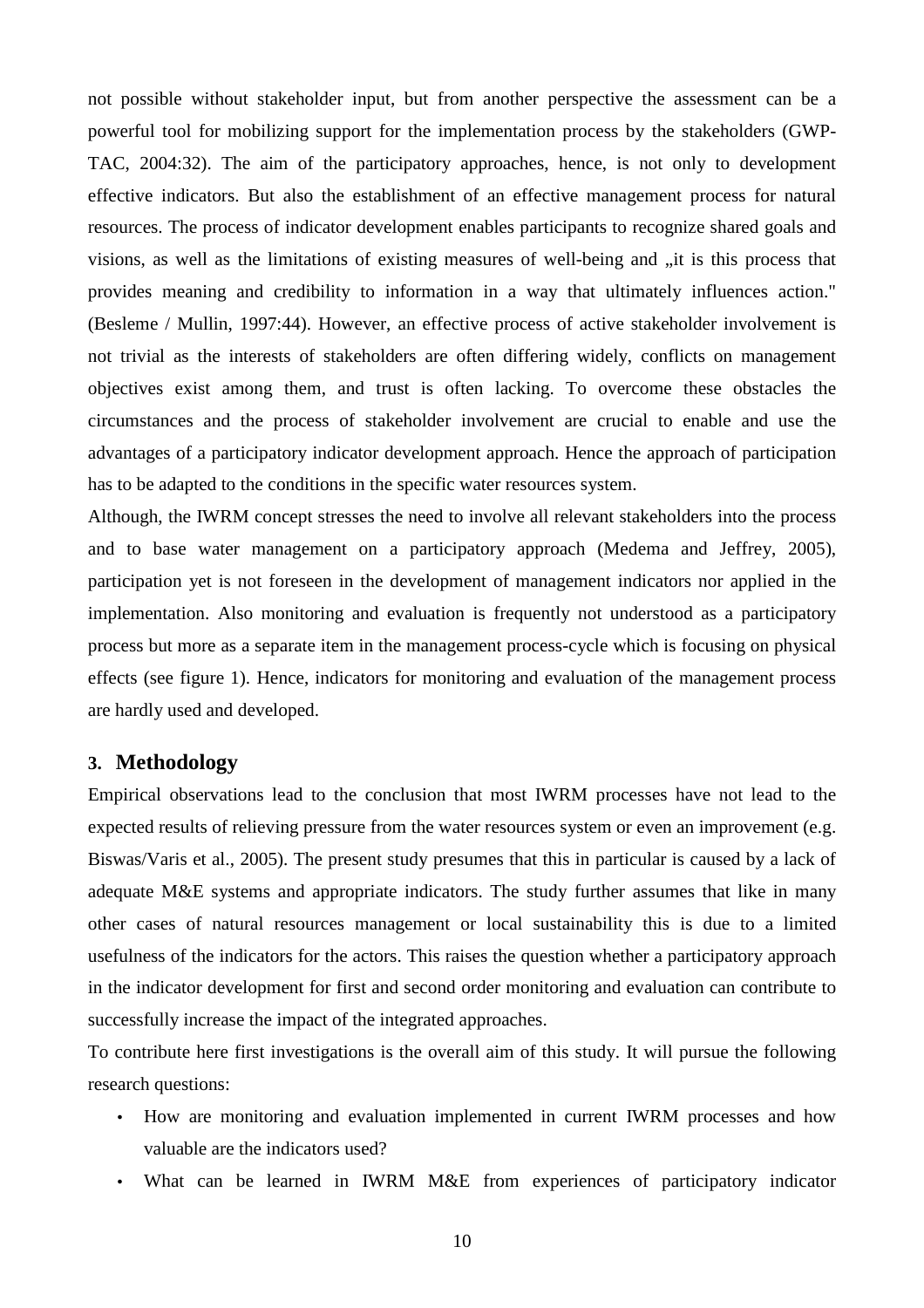development in other participatory management cases?

- Which contributions are needed to successful participatory approaches of indicator development in IWRM?
- How does this presumably affect IWRM process and implementation?

#### *3.1. A case study-based research framework*

Based on the theoretical framework for IWRM and indicator development derived from the descriptions in chapter 2 the present research should generate information about the requirements for a participatory approach within IWRM. If there is leeway for an alternative indicator development approach what are factors that lead to success or failure, in particular in IWRM, regarding participation, scale, management issues or scientific regards. Both analyses, from IWRM process and from indicator development process, are combined in the additional step to investigate which analogy and differences can be identified between the two. A second aim of the research, after the identification of the preconditions, is to derive effects of such an approach to the individual and collective actions of the actors within IWRM and to derive possible impact to the process and impacts of IWRM. Therefore archetypes will be developed in a further step of the research, which, however, is not a target of this paper.

To deal with the raised research questions and to investigate appropriate answers the research design should engaged in questions like "who, what, where, how, why" of contemporary events, which are best covered by a case study and survey research design. Consequently, a combination of both design approaches was applied. A survey of multiple case studies in both water management and indicator development was used. The multiple case study approach was conducted to improve the generalisability of the findings. A case study is defined as "an empirical inquiry that investigates a contemporary phenomenon within its real-life context, especially when the boundaries between phenomenon and context are not clear evident (Yin, 2004:13). Thus, a single case study is dependent on specific context conditions, which vary widely in both water management and indicator development processes. These context specific conditions make it difficult to derive generalisable conclusions only from one or few case studies. Hnece it was necessary to base the investigation on a wide range of similar cases in different forms of water management approaches (literal replication). However, the variety of management approaches around the global to the different water resources systems with different management objectives makes it also difficult to base a research only on a literal replication. In particular in combination with case studies of participatory development of sustainability indicators it would be simply impossible. Hence the research used a combination of literal replication and theoretical replication (case studies producing contrasting results for predictable reasons (Yin, 2004)).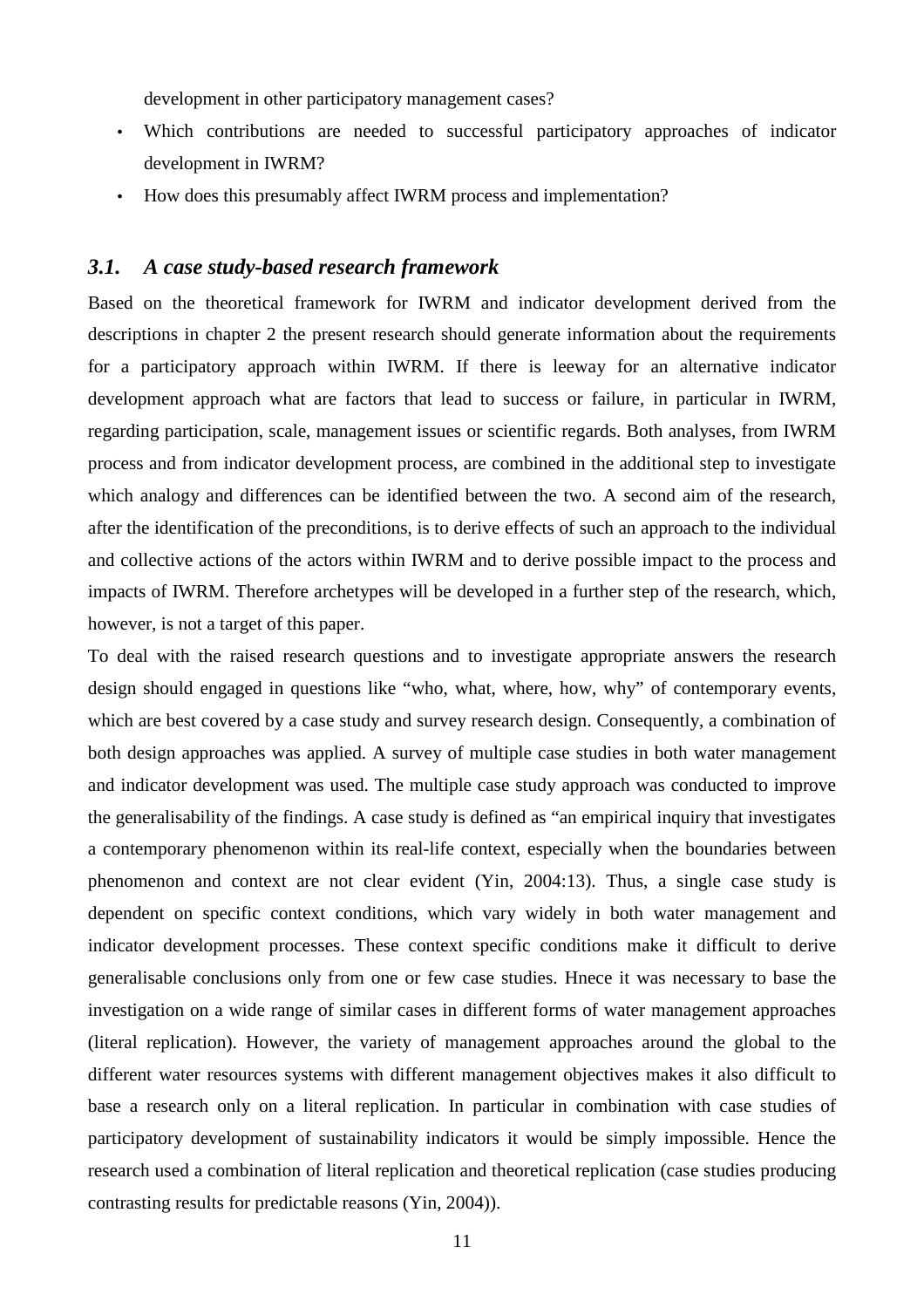To keep the research and case study analysis manageable within the analysis framework of this thesis, the empirical part was split into two branches of case study analysis. First, the research is dedicated to the general approach of Integrated Water Resources Management (IWRM) as a realization of sustainable water management. Case studies are selected and analysed which are, by its own account, generally dealing with an integrated management approach of freshwater resources. The second branch of analysis was dedicated to case studies of processes of participatory or collaborative development of indicators for the management of natural resources and/or sustainability management.

### *3.2. Data basis*

The starting point of the analysis and the foundation of the data basis were project reports and case study descriptions of IWRM processes and participatory indicator development processes. This data basis was raised by a broad literature review regarding integrated approaches in water resources management on the one hand and regarding participatory approaches in the development of indicator for sustainable development and natural resources management.

Regarding IWRM project reports and case study descriptions were first approached via actual projects on water management at the Institute for Environmental System Research at the University of Osnabrück. Namely the projects NeWater, AquaStress, HarmoniCOP and WASAMED provided first case studies for this thesis. In addition, a literature review was done in library catalogues and in the internet. The focus was not only on case studies of explicitly mentioned IWRM cases, but also more general on case in participatory water management with reference to IWRM principles.

Regarding participatory approaches in indicator development case studies were selected from management of natural resources, but also from indicator development in sustainability management on the regional and local level in general, like Local Agenda 21 processes. Although these cases are basically more bottom-up, while the water management processes and other natural resources management process are more top-down, they are supposed to be relevant. In fact, water management is top-down, however, the incorporation of stakeholder and their contribution is basically always bottom-up. Hence the idea is to combine the top-down approach of water management with a bottom-up approach in indicator development. Consequently also case studies of bottom-up management processes can contribute valuable insights to the analysis.

In a first step the entire population of case studies was roughly sorted regarding relevance for the current research. The most important criterion to the selection was the quality of documentation of the case and the possibility to derive factors of success and/or failure. Although it was hardly possible to fulfil representativeness standards, the selection tried to have example from different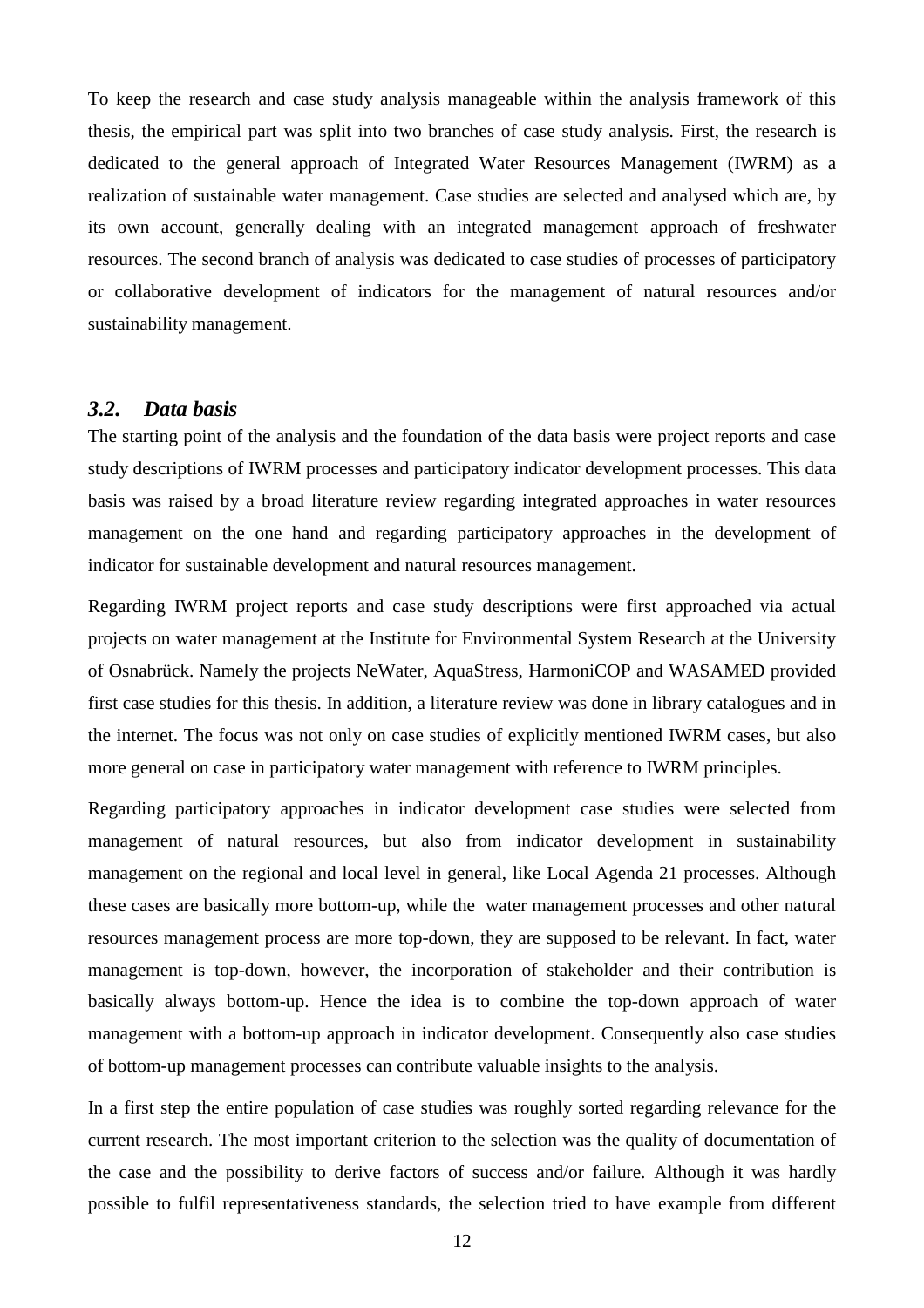setting. In particular regarding case for IWRM it was tried to find case from integrated groundwater management as well as surface water management, i.e. integrated river basin management, from developing countries as well as from European and Northern American countries. After this rough selection regarding whether the case study indeed entailed what was expected a second selections was done regarding the availability of data needed for the analyses. Both selections resulted in a case study selection of highly relevant IWRM case studies and highly relevant indicator development case studies, which were analysed in depth.

The selection criteria resulted in a document population of about 90 case studies altogether (50 in IWRM, 30 in participatory indicator development). Different documents and reports regarding the same case were merged to projects which represent different aspects of the same case.

These relevant case studies were transferred into a readable format to the quantitative data analysis program ATLAS.ti, i.e. electronically documents were formatted into RTF-file, and paper copy documents were scanned and saved in RTF-Format. These RTF-Documents are the primary documents for the ATLAS.ti-analysis. Different documents and reports regarding the same case were merged to projects which represent different aspects of the same case.

In cases where specific aspects were rather unclear or missing single additional expert interviews were undertaken to fill these gaps. The summary transcripts of these interviews were added to the primary documents.

The primary documents were coded with ATLAS.ti according to a code catalogue developed out of the theoretical framework described in chapter 2. The codes from the ATLAS.ti analysis build the sources for another codification used for social network analysis.

#### **3.3.** *Analysis methods*

To analyse the selected case studies a mixed-methodology of a pragmatic combination of qualitative social science research methods was used. The research focus was on structures of the social networks in water resources management and indicator development and on the communication within these networks. In doing so a mixed qualitative methods based on the Grounded Theory was applied which were open enough to deal with the inherent complexities of both branches.

Within this framework a three step-approach was established. First, as fare as possible and relevant for the research an institutional analysis were undertaken to frame the management or development process into a specific setting relevant for its overcomes. The legal and political framework, the overall paradigms on resources management and participation as well as some cultural issues on resource management and participation were considered. Furthermore issues on the procedural characteristics of the processes were examined. Second, an analysis of system structures and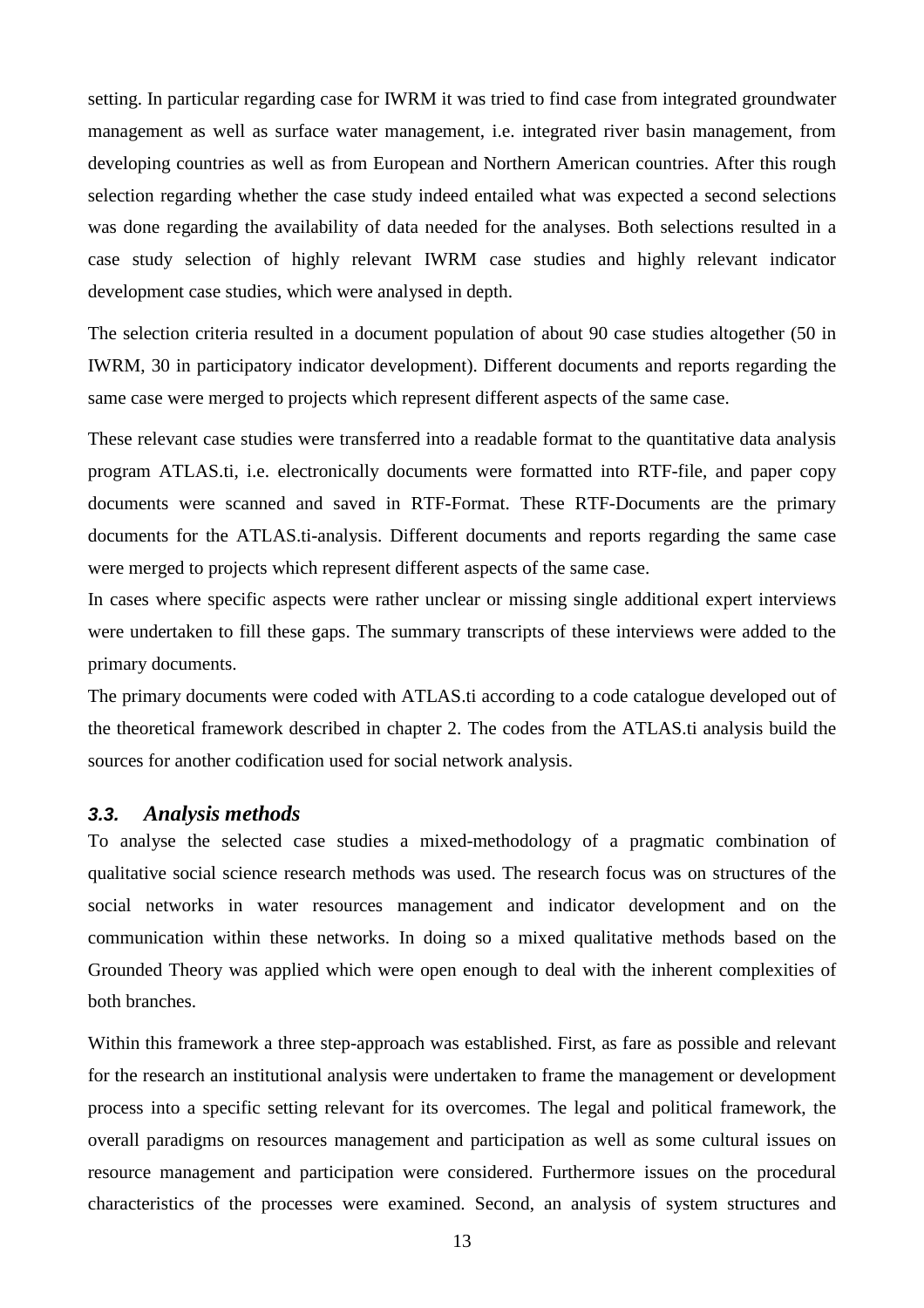process should give insights to the characteristics of the actual processes of water resources management and indicator development. Here the setting of the processes, i.e. discourses networks composed of the different actor and their linkages among them was analysed. This step include a stakeholder analysis and a discourse network analysis. This means, the more content oriented discourse analysis was combined with a social-network analysis, which is more structure-oriented. The study supposes that the discourses between stakeholders are strongly determined by the existing structure of the social actors' network, like communication relations, trust, interest structures and alliances. This is followed be the third area, the actual analysis of the processes and discourses within the processes.

For all three a qualitative text analysis of the case study material was conducted. First, by a review of scientific literature on water resources management in general and Integrated Water Resources Management in particular and on sustainability indicators and their development in general and participatory approaches in indicator development in particular. This constituted one part of the coding catalogue for the later axial coding of the data and the boundaries of the research. Important elements identified in the approach were for example the institutional setting, the characteristics of the participatory process, the characteristics of the government-stakeholder relationships, communication and learning issues, assessment and process monitoring issues and the adaptive capacities of the processes. Second the case study material and scientific documents were analysis and coded in an iterative process according the Grounded Theory right from the beginning of the research. The categories used for the analysis were developed in an iterative process in the analysis of the case study material. If literature provided evidence of the relevance of a further, not yet considerate category this was crosschecked and if needed added to the framework.

Both branches will be combined in a further second steps to a matrix of supportive and impeding factors of both a successful participatory indicator development approach and successful IWRM implementation. From the resulting matrix of findings it is intended to derive the potential effects and impacts of a participatory approach to management indicator development in IWRM processes.

### **4. First results of the investigation**

This chapter presents first preliminary results from the case study analyses established up to now. According to the overall structure of the investigation it is structured in

- (1) first results of the investigation of IWRM processes,
- (2) preliminary results regarding the investigation of participatory indicator development approach and
- (3) possible impacts of an application of this approach in IWRM .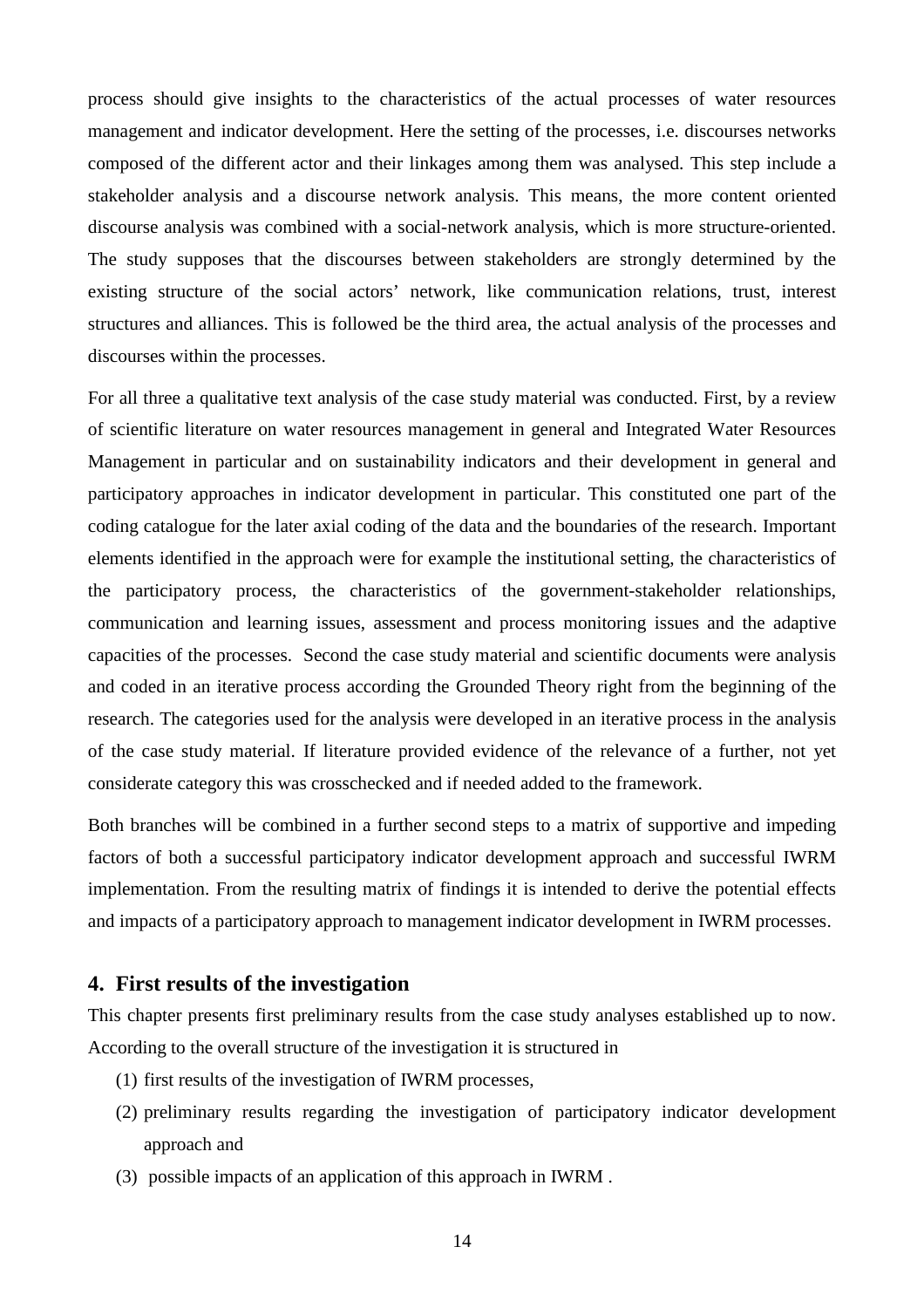### **4.1. Preliminary result from IWRM processes**

Regarding the success of IWRM processes a first interesting result was, that it wasn't possible to find a single case were the implementation of the IWRM approach has lead to an release of pressure to the water resources or even an improvement of the water resources system. This support the critic on IWRM processes by several authors (e.g. Jeffrey and Geary, 2004; Biswas, 2004; Jonker, 2002). This might have different reasons and to judge which one is the most relevant is hardly possible within the framework of this research. The following three reasons seem to be of high importance: (1) Most of the IWRM processes are relatively young and haven't fulfilled the hole project cycle yet. Hence it might be too early to judge on improvements to the water resource system. But it is evident that often institutional reforms, e.g. establishment of decentralised regulatory structures, or the implementation of conflict solving forums, are not accompanying the management reforms, which might lead the process in unsuccessful situations. (2) The case study analyses find that most often IWRM is implemented without a substantial shift in the underlying management paradigm. Like often happens in sustainable development processes as well the IWRM concept is used to name incremental reforms in water management without a shift in the underlying paradigm. However, following the argumentation in chapter 2 a paradigm-shift also reflected in the institutional setting is needed to successful and effective integrated water management. (3) There is the further evident observation from case study analysis that most of the processes have spent neither much time nor substantial resources on monitoring and evaluation procedures. Nor stakeholders have been involved neither in the monitoring and evaluation, nor in the development of criteria and indicators for the monitoring. Following the argumentation from chapter 2 of the extremely high importance of an adequate M&E system and the role of stakeholder involvement the above observation might explain the lack of positive impact of the processes.

The case study analysis shows, however, that much data and information is already available in water resources management. The problem seems to be first the accessibility of these information by water-manager and second the adequate selection and usage of the information in a valuable manner by decision-maker and stakeholder. Indicators frequently are seen as very much legally regulated, without much leeway to participatory approaches. In fact, often indicators for water management are already set by legislation, e.g. national or regional water laws. However, these fixed indicators are most often only considering water sources in a hydrological and/or economic sense, or environmental aspects directly focusing on water quality (first order M&E). Only few processes raise data for monitoring and evaluation procedures to assess the impact of the IWRM process and utilize them as a basis for management actions and adjustments.

The research findings support the results by Sabatier, et al (2005) that evaluations are mostly done on the basis of perceived impacts. These are valuable data to assess subjective aspects of the IWRM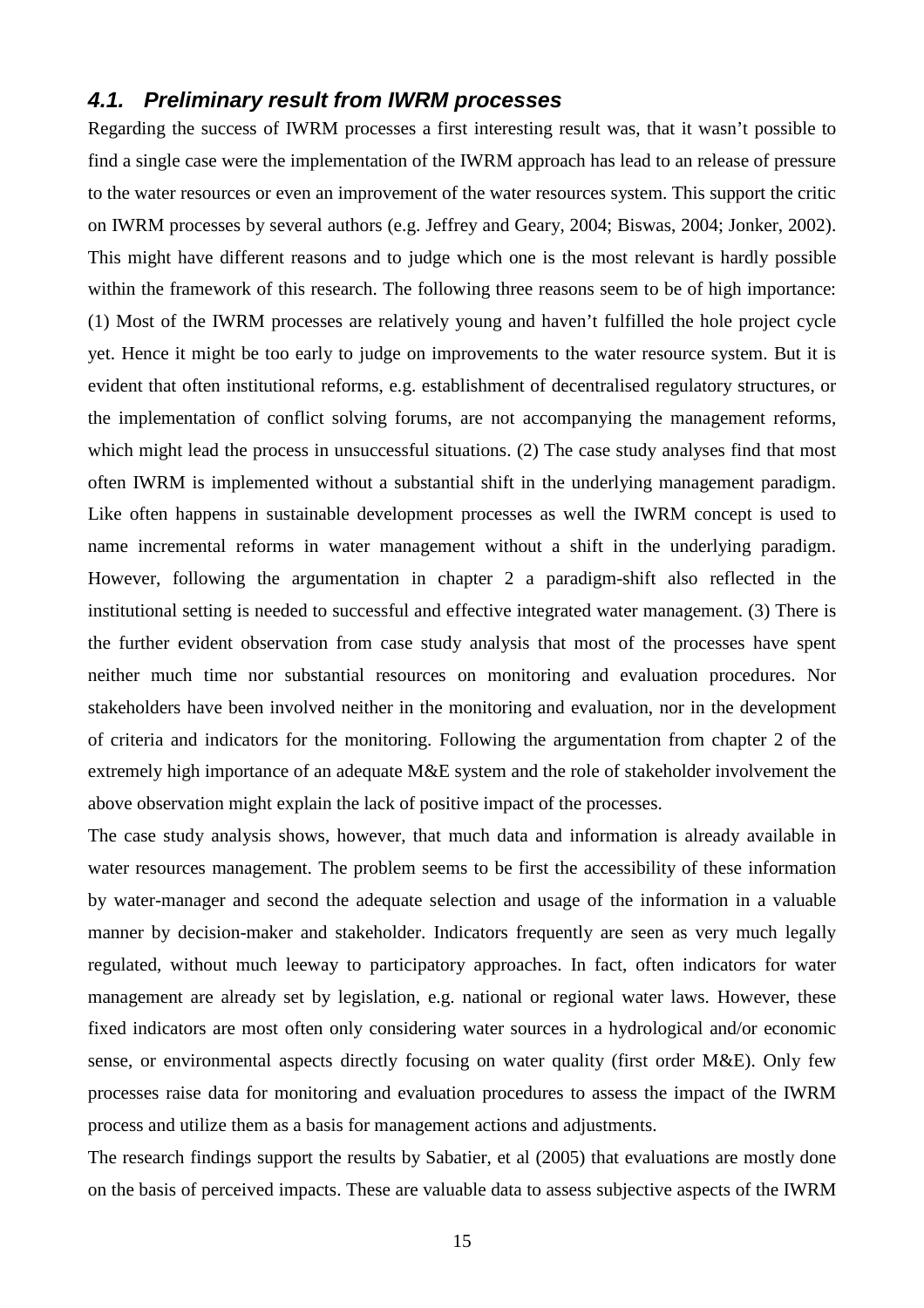process and the survival of the collaborative effort. Although this is not sufficient to assess the outcome success, it may constitute a basis for participatory approaches in monitoring and evaluation. Aspects evaluated in these processes and the indicators developed and used are mostly focusing on water sectoral activities (see for example Enders and Grangler, 2001). Comprehensive and integrated indicator systems in water management are still rare.

Another important result is that a frequent major problem in IWRM implementation is the lacking of representativeness of relevant stakeholder. Often not all relevant actors are considered to participate in the IWRM process. Often stakeholder involvement is restricted to the "official" stakeholder of water managers, representatives of water user associations and the like. Actors not direct involved in water management, but having a stake in it nonetheless are frequently not considered. This can lead to rather homogenous social network structures in water management discourses and hence in less conflictive processes which are hardly innovative but often bounded in trajectories. In addition this leads to a social and cognitive closedness (Schaap and van Twist, 1999) of the management processes in the sense of policy-networks, resulting in a resistance to new ideas and shifts in management means.

Furthermore, implemented participatory approaches are often only informative or consultative and rarely designed for an active involvement of stakeholders. This fact is mainly devoted to the institutional setting of water management, which is often not adapted to the participatory requirements of the IWRM concept. Consequently, these participatory approaches are not very attractive to invest resources by stakeholders, in particular to M&E and indicator development. However, it is possible with reservations to conclude that participatory approaches are working in water management. But it is also evident that these processes take time and are resources intensive. Case studies from the US and Canada show that these kind of stakeholder processes take at least four years or more to come to first substantial outcomes. This long term perspective is often lacking in current IWRM implementation, where the approach is more like a one-off action without the requested process character. However, as mentioned many processes are rather young and may have potential in developing the requested long-term perspective.

## **4.2. Preliminary results from Processes of participatory indicator developement**

The analysis of case studies of participatory approaches to indicator development found that the scientific request for participatory approaches is rarely implemented in practice. In particular in Europe indicator development is still dominated by the traditional top-down and external approaches. This result is also supported by a study of Ladeiro (2006). However, examples for participatory approaches in indicator development can be found in Northern America and especially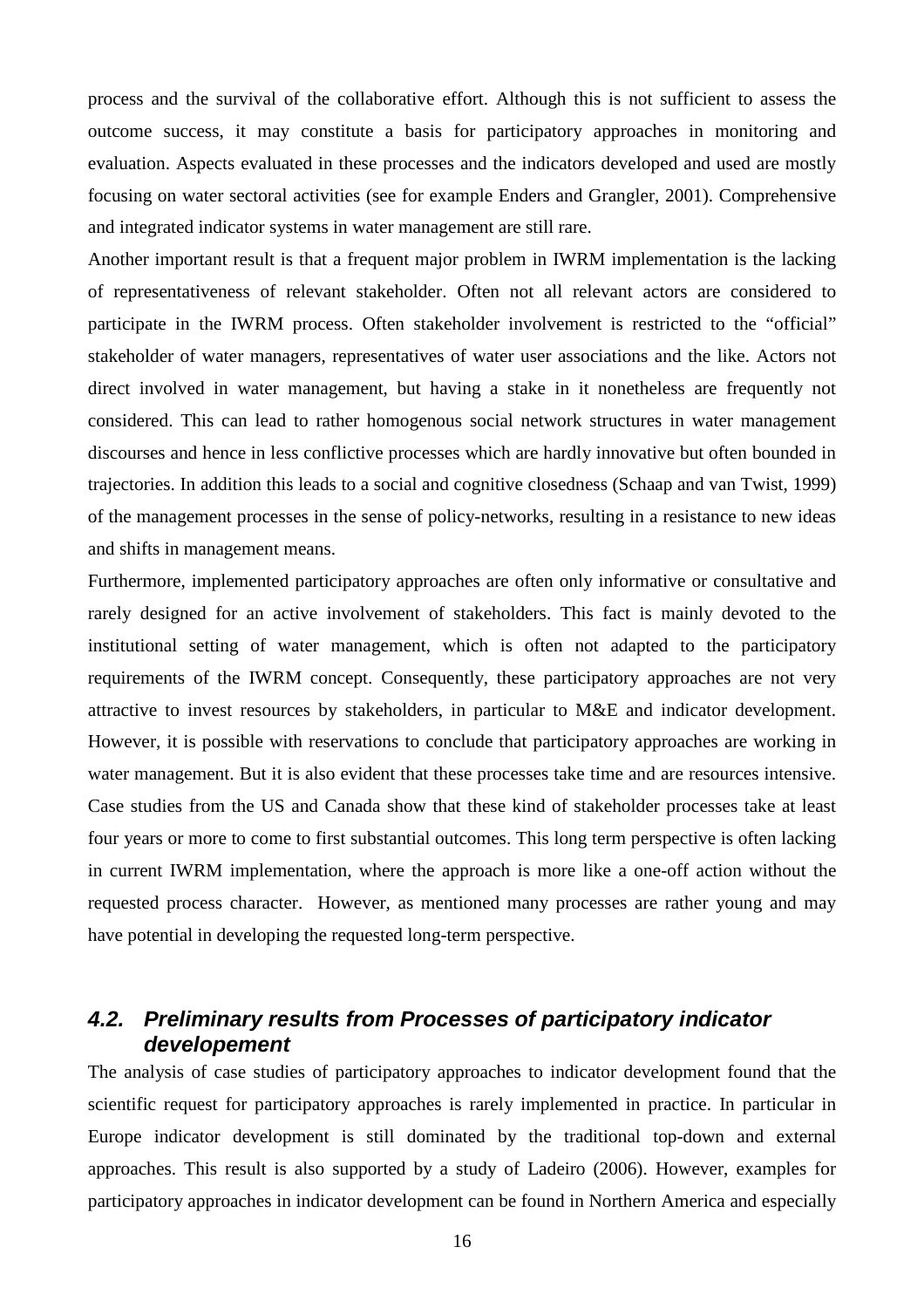in Africa. For Europe a few examples are documented. For example, Fraser et al (2006) mentioned a case study of community-involvement in the development of sustainability indicators in Guernsey, UK to monitor the environmental, social and economic impacts of changes in economy. Köckler (2005) describes a participatory process to the development of regional sustainability indicators in the Märkische Kreis (a German county) in West Germany.

Similar to stakeholder processes in IWRM participation processes for the collaborative development of indicators are resources and time intensive to come to a common problem view and develop the required trust to management collectively. But if there is sufficient time and resources to support the process actors involved are most likely to come to a consensus or agreement on problem view and indicators. However, processes and hence outcomes are frequently also affected by social and cognitive closedness of the policy network.

An important factor for the success, however, is the participatory intensity of the selected approach for stakeholder involvement. The case study analysis raises evidence, that participation should be understood best as an active involvement of stakeholders. Consultative approaches or even informative participation are not likely to result in effective, i.e. used and appropriate, indicators. Stakeholders need to get a stake to the indicators. Hence, they need to know and incorporate what the aim of the indicators is and be sure that they input is valued and recognised by the decisionmakers. In line with this results an additional finding is the important role of the governance approach of the process, resp. the network. It is not entirely clear yet whether self-governed approaches or a lead-organisation governed approach (Provan and Kenis, 2005) is more appropriate to the success of collaborative indicator development process and the effectiveness of indicators. However, there is evidence, that there is an strong interrelation also with the resource or system to be managed. Further research is needed here.

Like other participatory processes an indicator development process can fail on several points in the participation process. Mainly this is due to:

- (1) Lack of planning and forethought together with little or no experience of the process manager in planning and implementation
- (2) Challenges in engaging non-technical and technical communities in dialogue with each other
- (3) Selection of stakeholder (groups) to include in the dialogue, exclusion can lead to a refusal on the part of the excluded key group to accept the outcome

Consequently, the management and facilitation of the process is of high importance to the success. Another observation, supported by a study of Dougill and Reed (2005), is that approaches to participatory indicator development sometimes fail in ensuring accuracy and reliability. Mainly this is coursed by a non-scientific perspective to the system. Hence, to ensure scientific accuracy and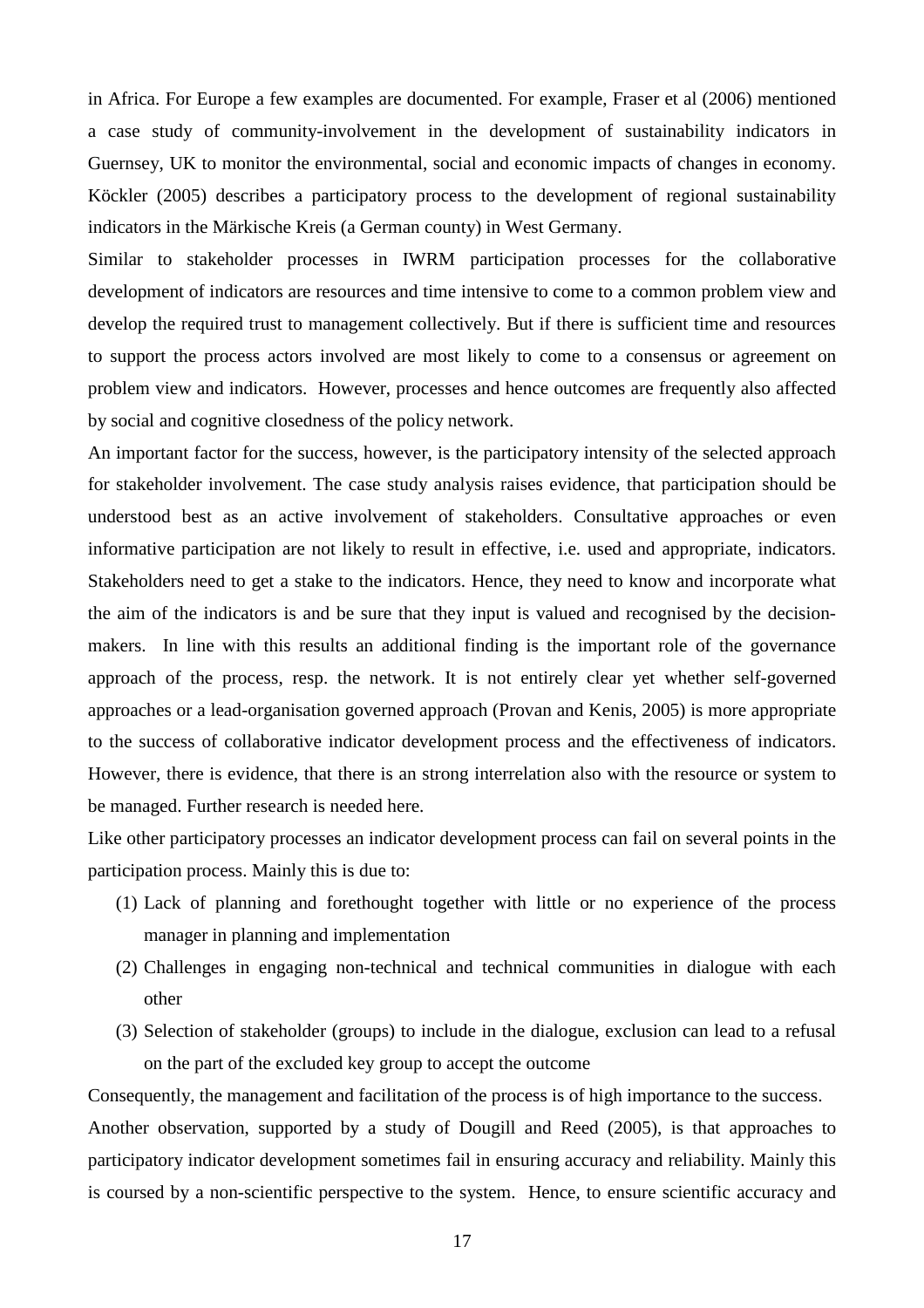reliability the involvement of experts / scientists is of essential importance and scientific indicators are needed.

The case study analyses show as well that stakeholder involvement in the indicator development has a significant impact on the usage of the indicators, processes are more effective and the implementation of the management process is less resources and time intensive.

However to get the development process successful the actor have to have an interest in the usage of the indicators and the process and to take reciprocal commitments.

Fraser et al (2005) analysed three case studies (forest management in Canada, indicators for sustainable land management to reduce desertification in the Kalahari / Botswana, and sustainability indicators in Guernsey, UK) where there has been a shift from "top-down" indicator development towards a greater community involvement. They draw three primary conclusions:

- (1) Participatory indicator development not only provides valuable data for decision-making in management, but the process of stakeholder involvement also provides an opportunity for community empowerment that conventional approaches have failed to provide
- (2) If multi-stakeholder processes not feed formally feed into decision-making forums they risk to be perceived as irrelevant by policy-maker and stakeholder. An observation at is also supported by findings in this research from IWRM participation processes.
- (3) It is crucial to be flexible in choosing the scale at which monitoring, evaluation and decision-making occurs.

These conclusions are in general also supported by other case studies analysed up to now in this research.

### **4.3. Possible impacts of participatory indicator development to IWRM**

Combining the hitherto analysis of the both case study populations it can be supposed that a participatory approach in monitoring and evaluation and in particular in the indicator development can positively affect IWRM implementation processes.

The experiences in stakeholder involvement in the development of indicators raise evidence that the expected procedural effects indeed support decision-making and consensus-building in management processes. It can be expected that this will be happened in IWRM process as well, presumed that both concepts are applied comprehensively in an integrated manner.

Participatory Indicator development can make a useful contribution to integrated assessment, as it combines both a contribution to knowledge development (by developing relevant indicators) and a contribution to knowledge sharing and stocktaking of different perceptions and values/norms.

Hence, the discourse about criteria and indicators support consideration of different perspectives, interest and knowledge within an actors group, i.e. the water management process. This also increases the perception of different aspects of the water resources situation and possible starting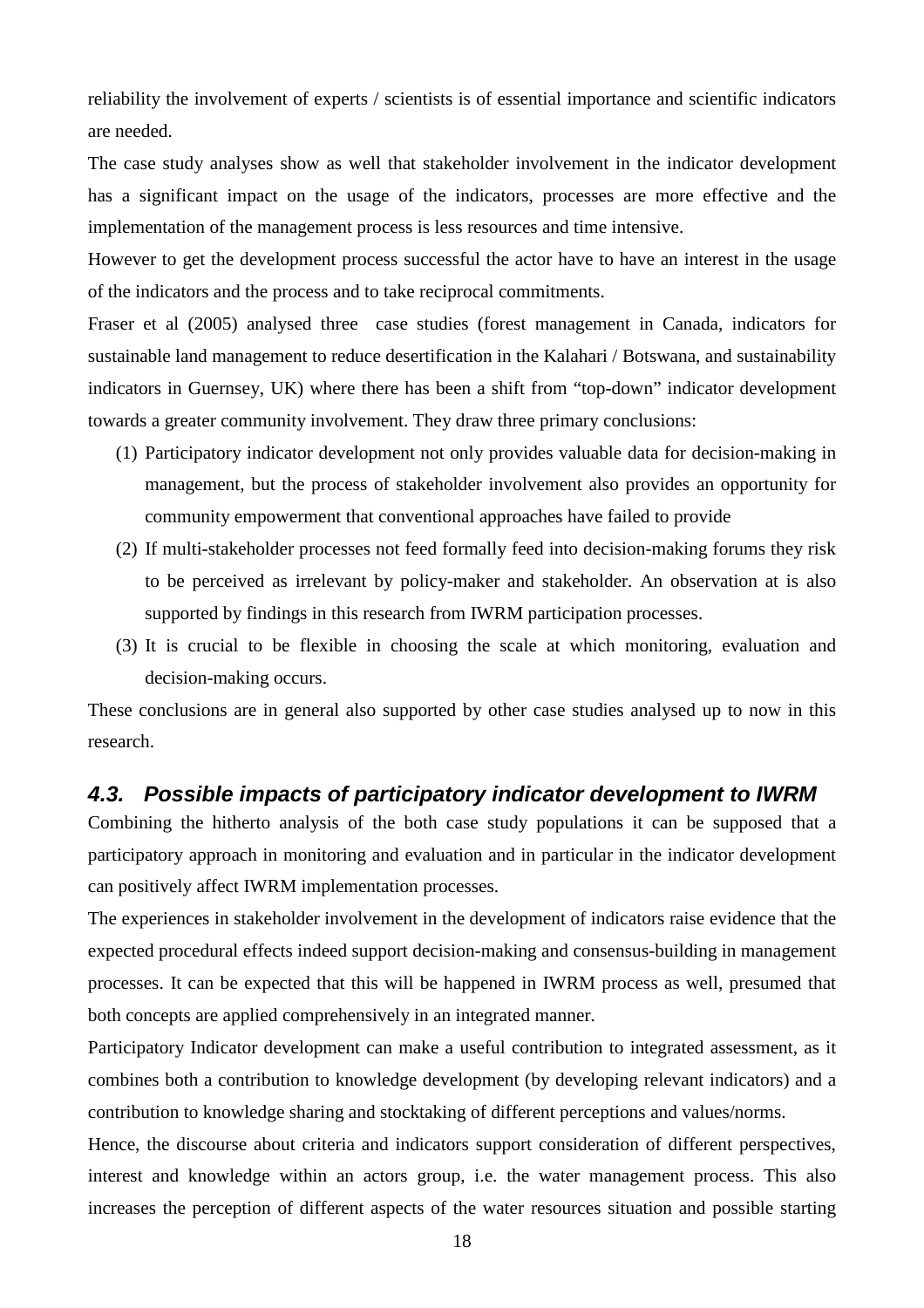points for effective water management measures. Even if the water resources are not collectively managed, but by a single authority the participatory indicator development approach will foster the water authority to broad its information and knowledge base and improve the selection of appropriate management instruments.

Furthermore, a participatory approach of indicator development can improve the alignment of the IWRM concept implementation to the specific conditions of the water resources system to be managed, as local tacit and codified knowledge will increase the information basis. The same may count for the adaptive skills of the management process in general and the required "learning by doing" process in particular.

Several other positive effects of a participatory indicator development approach may be found. However, the findings of the present case study analyses suggest that these effects are strongly depending on the quality of the participatory process, its facilitation and the structure of the social network among the actors.

#### **5. Discussion and Outlook**

This paper presents first results of an investigation of preconditions, supporter and constraints of a participatory / collaborative approach to the development of indicators in Integrated Water Resources Management. As well first assumptions on the possible positive effects of such an approach were investigated by a meta-case study analysis.

The study shows that the approach of a collaborative development of indicators and the participatory monitoring and evaluation in IWRM can have several effects to improve the management of water resources. Not only the information and knowledge base about the water resources system as well as the management process can be increased and improved. But also the procedural effects resulting from stakeholder participation in indicator development and / or selection are able to improve the management process itself, as it will empower stakeholder and increase trust and legitimacy in the process.

However, the first results of the investigation presented here indicate that these supportive effects are not given per se and a matter of course. They depend strongly on the approach chosen for IWRM implementation and in particular on the chosen approach to monitoring and evaluation and to participation and how the process is facilitated with time and resources.

Regarding participatory approaches the analysis concludes that an active involvement is the best approach to result in effective and decision-supportive indicators, as the stakeholder will have a stake also in the indicators and hence an interest to come to useful and valuable indicators. However, it leave an open question how the policy networks are best governed. This has to be further investigated on the case study material.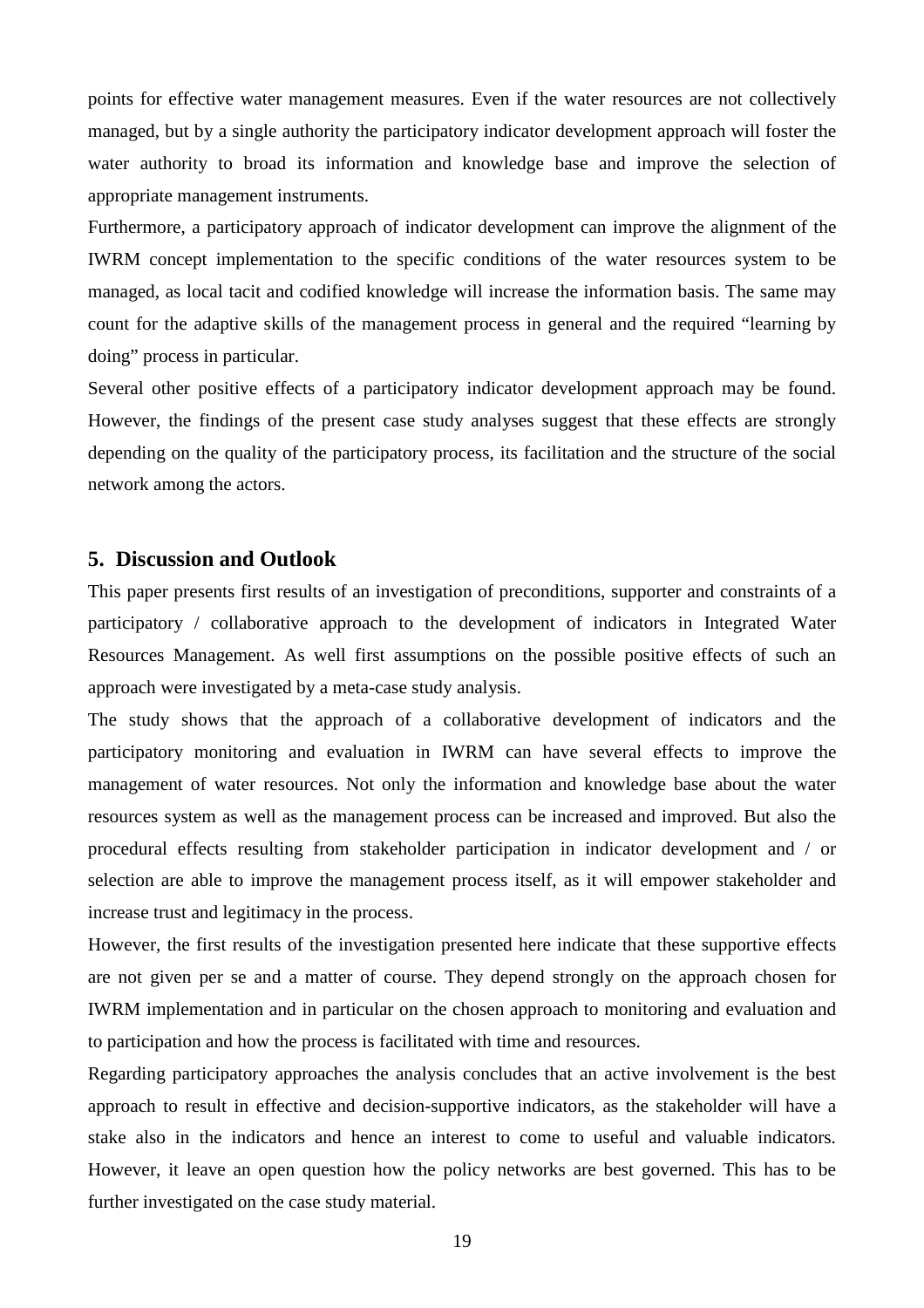Regarding the monitoring and evaluation the indicators used for it are valuable to incorporate assessment and M&E activities as an accompanying process to the water management process assessing continuously the impacts and the management process itself.

However, to realize these theoretical supporting effects in current IWRM implementation needs frequently also an adjustment of the IWRM approach itself. The analysis of case studies in IWRM up to now results in the finding that current IWRM implementation is frequently not inline with the conceptual idea of the approach. The case studies raise evidence that IWRM often is just as a new name for more or less business as usual approaches, without institutional change or paradigm shifts. Implementation often remains on water sectoral approaches without considering the cross-sectoral integrated requirements.

Also participatory approaches in current IWRM are often not supportive to an application of collaborative indicator development approaches, as they remain frequently in the state of actor information or consultative approaches. This comes back to the lacking institutional changes in water management.

However, the detailed causal chains of participatory monitoring and indicator development approaches to the success of IWRM processes need further analysis and investigation. In particular in supporting communication and interaction structures within actors groups are not analysed yet. But these dimensions are presumed as of high importance for the success of participatory approaches in both, IWRM and indicator development, as the quality of the process and the ability to build the required trustful and enabling environment is strongly dependent on these issues.

It remains also to be investigated what are the detailed factors for success of participation in the process and for the effectiveness of the process from participation. Hence, in particular the network structures with in the processes need further analysis. Also the use of M&E procedures and indicator in IWRM need to investigated more in-depth.

An additional important step is the combination of both research branches and the development of archetypes of participatory approaches in the development of indicators in IWRM to derive concrete possible effects. This remains the next step in the research.

#### **References**

Baum, W. C. (1970). "The Project Cycle." Finance and Development **7**(2): 2-14.

- Bell, S. and S. Morse (2003). Measuring sustainability : learning from doing. London, Sterling, Earthscan Publications Limited.
- Bell, S. and S. Morse (2004). "Experiences with sustainability indicators and stakeholder participation: a case study relating to a "Blue Plan" project in Malta." Sustainable Development **12**(1): 1-14.
- Besleme, K., E. Maser, et al. (1999). A community indicators case study: Addressing the quality of life in two communities. San Fransisco.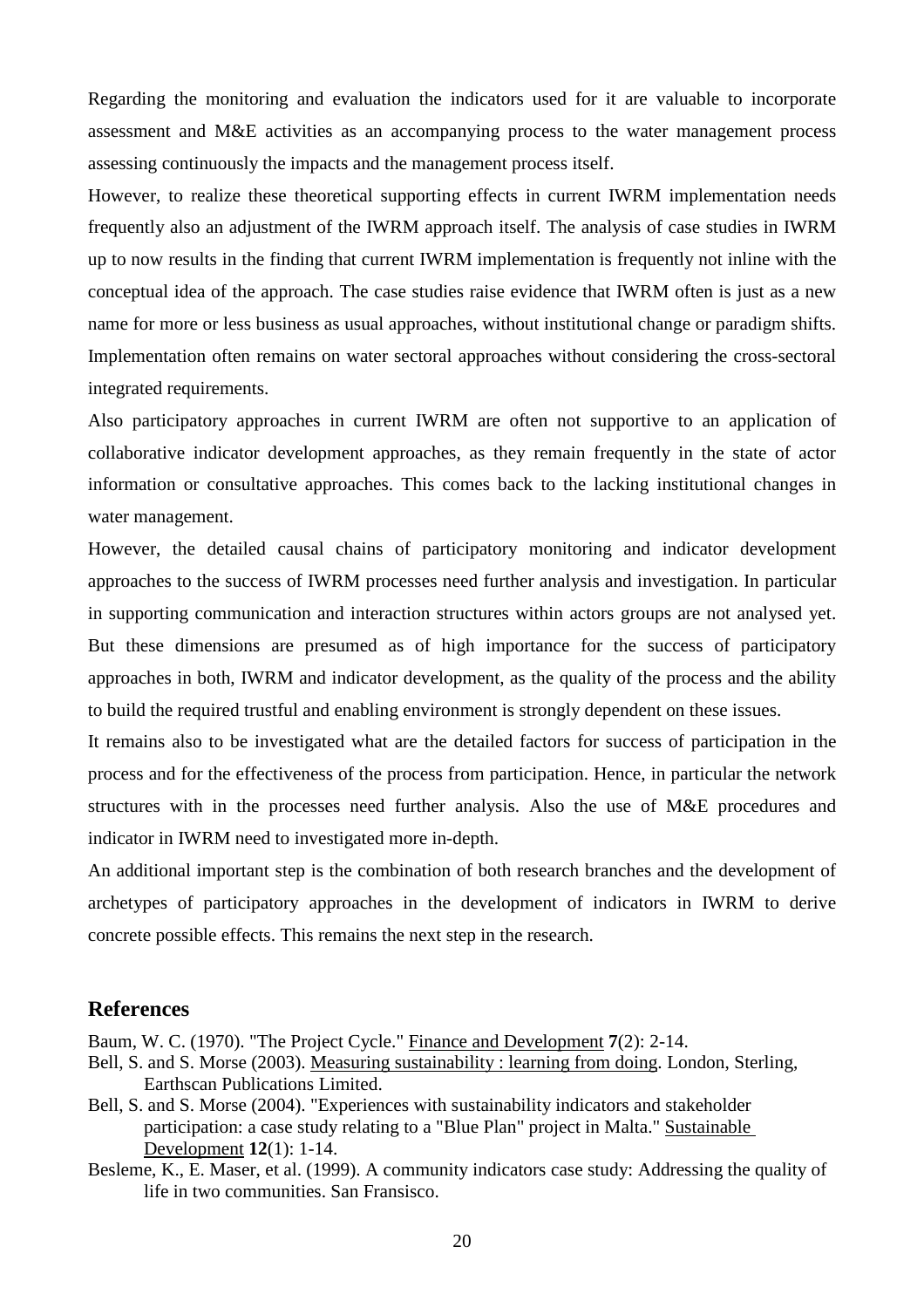- Besleme, K. and M. Mullin (1997). "Community Indicators and Healthy Communities." National Civic Review **86**(1): 43-52.
- Biswas, A. K. (2004). "Integrated water resources management: A reassessment A water forum contribution." Water International **29**(2): 248-256.
- Biswas, A. K., O. Varis, et al. (2005). Integrated water resources management in South and South-East Asia. New Delhi [u.a.], Oxford Univ. Press.
- Blomquist, W., K. S. Calbick, et al. (2005). Institutional and Policy Analysis of River Basin Management - The Fraser River Basin, Canada. World Bank Policy Research Working Paper.
- Bossel, H. (2001). "Assessing Viability and Sustainability: a Systems-based Approach for Deriving Comprehensive Indicator Sets." Conservation Ecology [online] **5**(2): 12.
- Braga, B. and C. Tucci (2001). Transboundary Water Management in the Plata River Basin. Implementing Transboundary River Conventions with Emphasis on the Portuguese-Spanish Case: Challenges and Opportunities. R. Maia and E. Vlachos. Lisbon, Luso-American Development Foundation**:** 181-195.
- Cobb, C. W. and C. Rixford (1998). Lessons learned from the history of social indicators. San Francisco, Redefining Progress.
- Enders, R. and A. Grangler (2001). Energie- und Stoffströme in der Wasserver- und Abwasserentsorgung. Nachhaltige Entwicklung in der Wasserwirtschaft. Konzepte, Planung und Entscheidungsfindung. Interdisziplinäre Fachtagung am 27. und 28. Juni 2001 in Berlin. B. Weigert and C. Steinberg. Berlin. **7:** 103-116.
- Fraser, E. D. G., A. J. Dougill, et al. (korr 2006). "Bottom up and top down: Analysis of participatory processes for sustainability indicator identification as a pathway to community empowerment and sustainable environmental management." Journal of Environmental Management **78**(2): 114-127.
- Freebairn, D. M. and C. A. King (2003). "Reflections on collectively working toward sustainability: indicators for indicators!" Australian Journal of Experimental Agriculture **43**(3): 223 - 238.
- Grigg, N. S. (1999). "Integrated water resources management: Who should lead, who should pay?" Journal of the American Water Resources Association **35**(3): 527-534.
- Günther, D. (2006). The Integration of collaborative indicator development in water saving strategies and policies. 5th WASAMED Workshop. Harmonization and Integration of Water Saving options. Convention and Promotion of Water Saving Policies and Guidelines. Malta.
- GWP-TAC (2000). Integrated Water Resources Management. TAC Background Papers. Stockholm Global Water Partnership.
- Holling, C. S., Ed. (1978). Adaptive Environmental Assessment and Management. Chisester, Wiley.
- Innes, Judith E. (1990). Knowledge and Public Policy. the Search for Meaningful Indicators. London.
- Innes, J. E. and D. E. Booher (1999). "Consensus building as role playing and bricolage. Toward a theory of collaborative planning." Journal of the American Planning Association **65**(1): 9- 26.
- Innes, Judith E. and D. E. Booher (2000). "Indicators for Sustainable Communities: A Strategy Building on Complexity Theory and Distributed Intelligence." Planning theory & practice **1**(2): 173 - 186.
- Innes, J. E., D. E. Booher, et al. (2003). The impact of collaborative planning on governance capacity. Working Paper 2003-03. Berkeley, Calif, Univ. of California, Inst. of Urban and Regional Development.
- Jonker, L. (2002). "Integrated water resources management: theory, practice, cases." Physics and Chemistry of the Earth, Parts A/B/C **27**(11-22): 719-720.
- Köckler, H. (2005). Zukunftsfähigkeit nach Mass: Kooperative Indikatorenentwicklung als Instrument zur Unterstützung regionaler Agenda-Prozesse. Wiesbaden, VS Verlag für Sozialwissenschaften.